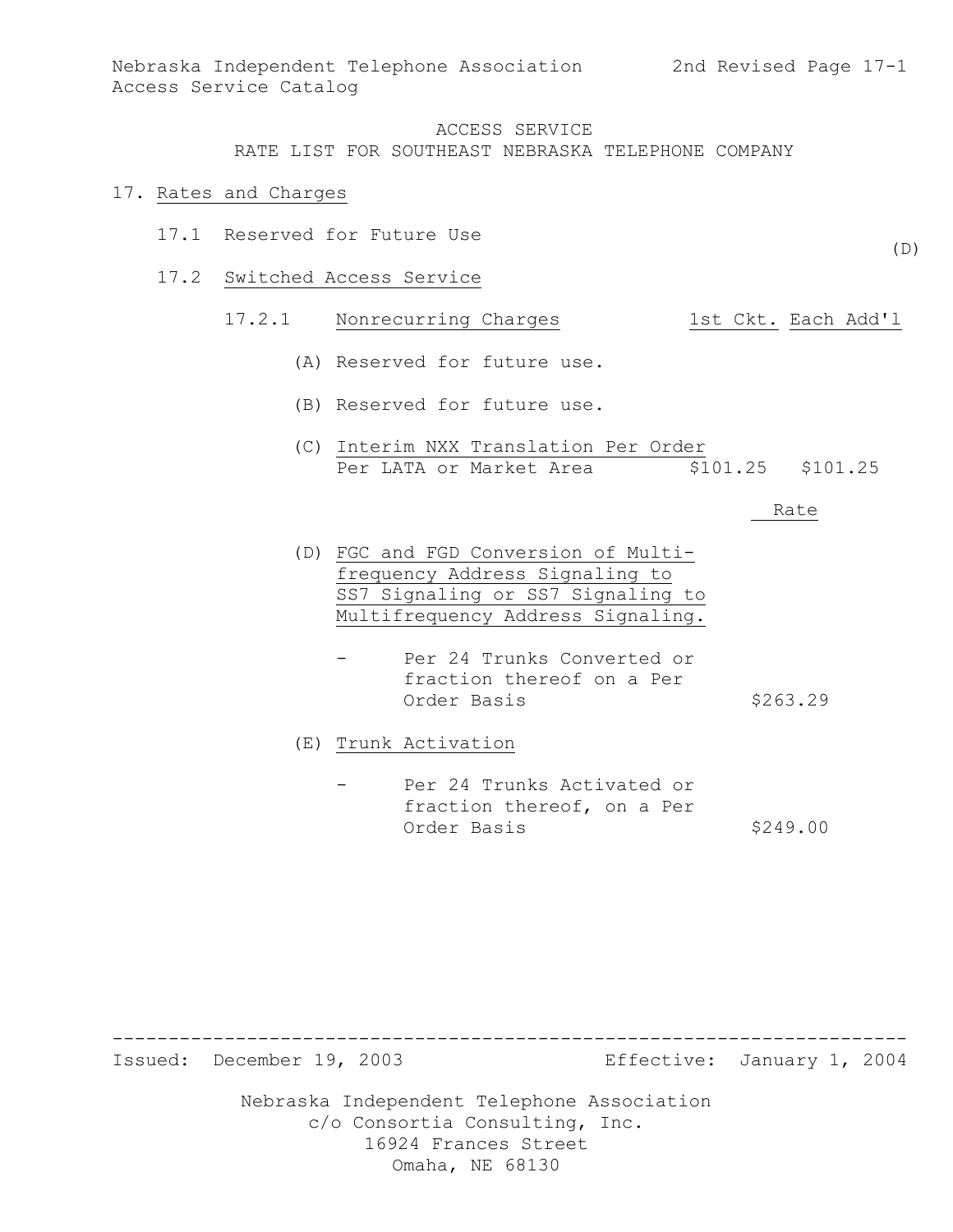ACCESS SERVICE

RATE LIST FOR SOUTHEAST NEBRASKA TELEPHONE COMPANY

#### 17. Rates and Charges

Access Service Catalog

17.2.2 Local Transport Rate

- Direct Trunked Transport Direct Trunked Facility Per Mile - Voice Grade (See Note 1) - High Capacity DS1 (See Note 1) - High Capacity DS3 (See Note 1) - Direct Trunked Termination Per Termination

| - Voice Grade       | (See Note 1) |
|---------------------|--------------|
| - High Capacity DS1 | (See Note 1) |
| - High Capacity DS3 | (See Note 1) |

- Multiplexing Per Arrangement - DS3 to DS1 (See Note 1) - DS1 to Voice (See Note 1)

- Tandem Switched Transport *(Applies to Non-Toll Free)* (C)
	- Tandem Switched Facility Per Access Min. Per Mile Originating \$0.00067420 Terminating (See Note 1)

Tandem Switched Termination Per Access Minute Per Term. Originating \$0.00679625 Terminating (See Note 1)

Network Blocking Per Blocked Call Applies to FGD only \$0.0071

-----------------------------------------------------------------------

NOTE 1: Rate mirrors NECA Tariff FCC No. 5 for Direct Trunked Transport, Multiplexing, terminating TSF and terminating TST.

Issued: June 18, 2021 **Effective: July 1, 2021**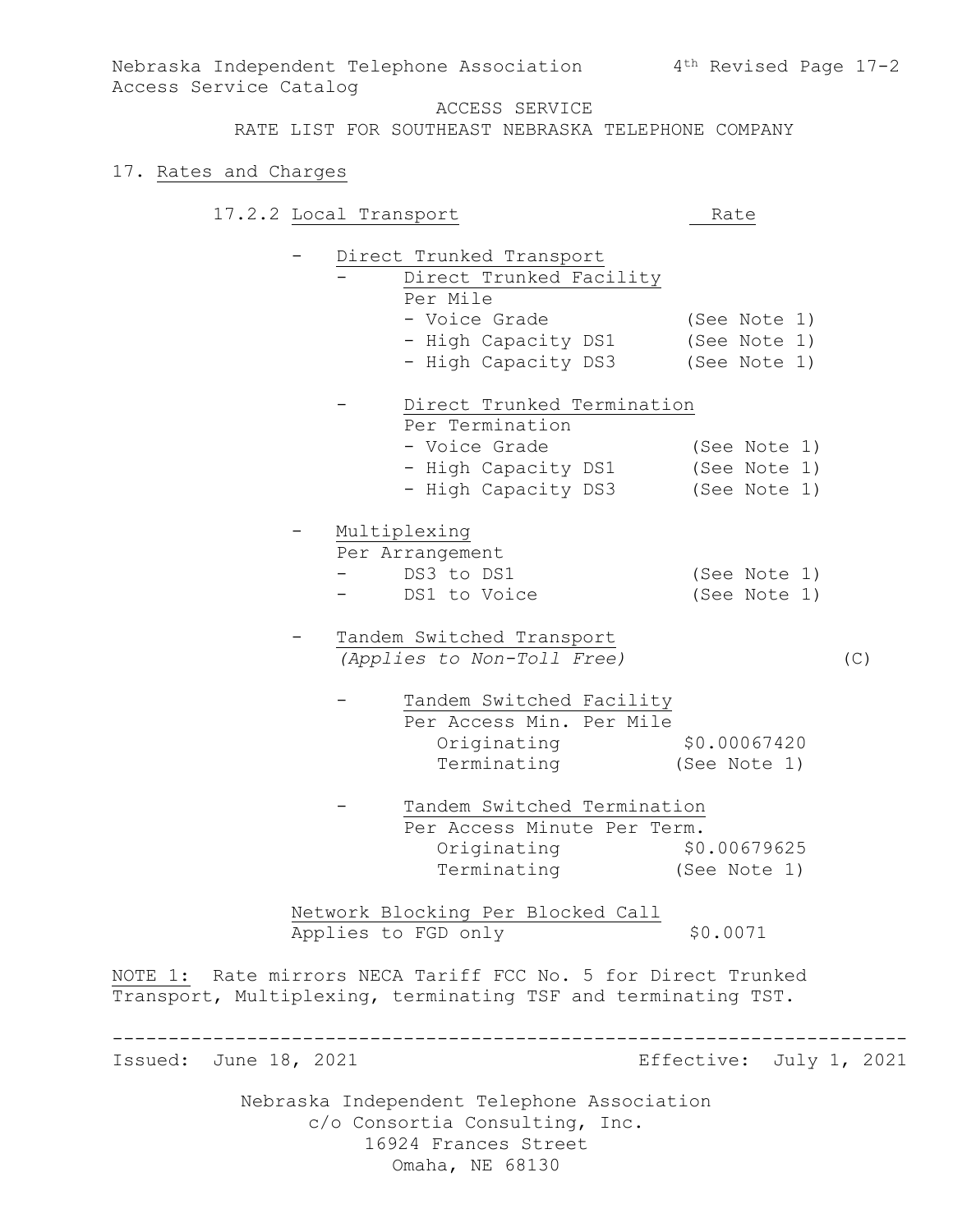#### 17. Rates and Charges (Cont'd.)

- 17.2 Switched Access Service (Cont'd.)
	- 17.2.2 Local Transport (Cont'd.)
		- (A) Common Channel Signaling Network Connection\*

| (1) | Signaling Network Access Link            | Rate |
|-----|------------------------------------------|------|
|     | - Signaling Mileage<br>Facility Per Mile | N/A  |

- Signaling Mileage Termination per Termination N/A

| (2) STP Port |     |
|--------------|-----|
| - per Port   | N/A |

(B) 800 Data Base Access Service Queries (C)

Per Query - Basic (See Note) (R) - Vertical Feature (See Note) (R)

NOTE: Rate Mirrors NECA Tariff No. 5 for 800 Data Base Queries

\*Available where technically feasible, as designated in NECA Tariff F.C.C. No. 4, Wire Center Information.

-----------------------------------------------------------------------

\*\*NRC is an abbreviation for nonrecurring charge.

Issued: June 18, 2021 **Effective: July 1, 2021**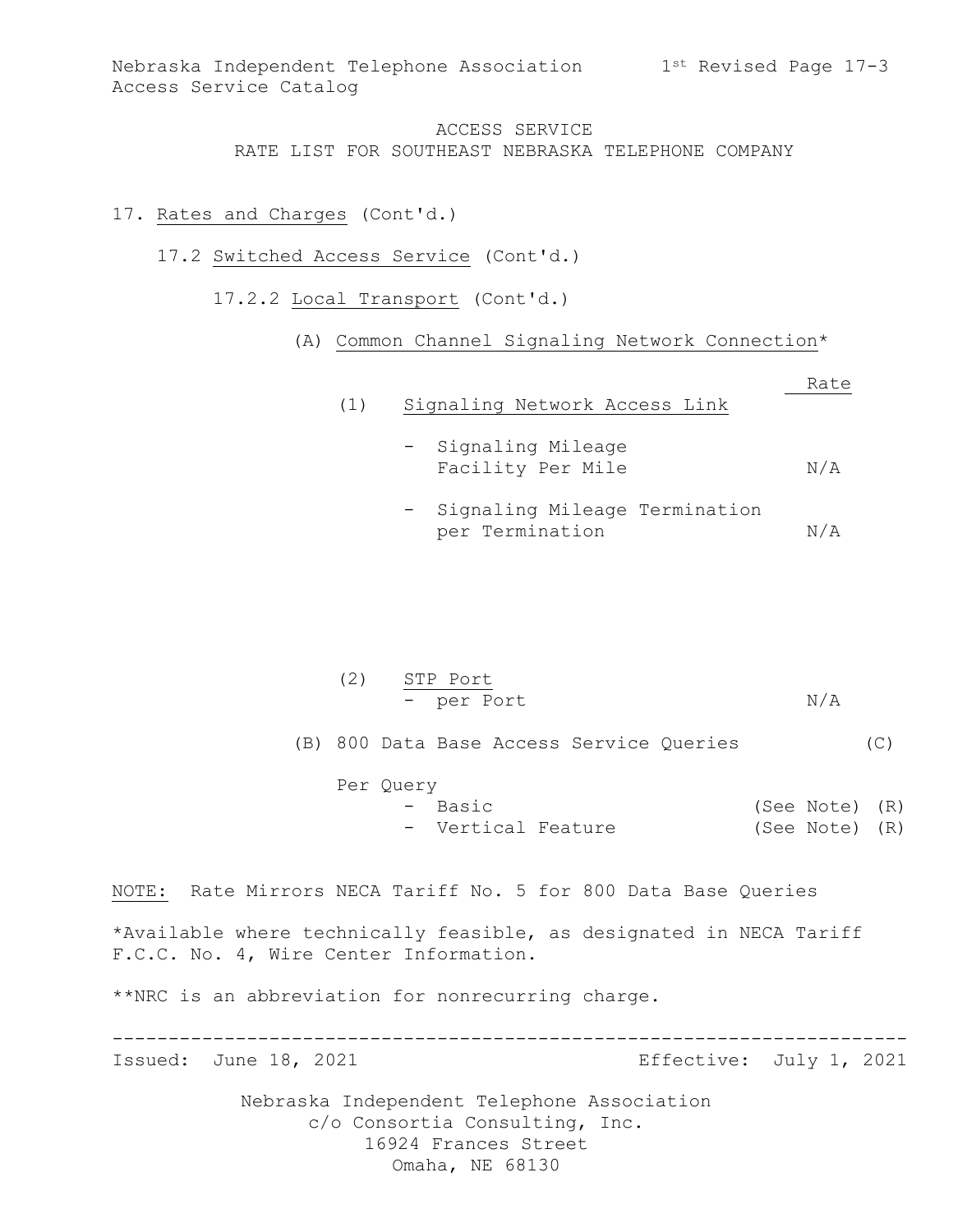| Nebraska Independent Telephone Association<br>Access Service Catalog                                                                                                                                                                     | $2nd$ Revised Page $17-4$    |            |
|------------------------------------------------------------------------------------------------------------------------------------------------------------------------------------------------------------------------------------------|------------------------------|------------|
| ACCESS SERVICE<br>RATE LIST FOR SOUTHEAST NEBRASKA TELEPHONE COMPANY                                                                                                                                                                     |                              |            |
| 17. Rates and Charges (Cont'd.)                                                                                                                                                                                                          |                              |            |
| 17.2 Switched Access Service (Cont'd.)<br>17.2.3 End Office                                                                                                                                                                              |                              |            |
| (A) Local Switching<br>Per Access Minute                                                                                                                                                                                                 | Rate                         |            |
| (Applies to Non-Toll Free)<br>Originating<br>Terminating                                                                                                                                                                                 | \$0.03214875<br>(See Note 1) | (C)        |
| (Applies to Toll Free Only)<br>Originating<br>Terminating                                                                                                                                                                                | (See Note 2)<br>(See Note 2) | (N)<br>(N) |
| (B) Information Surcharge<br>-Per 100 Access Minutes                                                                                                                                                                                     |                              |            |
| (Applies to Non-Toll Free)<br>Originating<br>Terminating                                                                                                                                                                                 | \$0.02162500<br>(See Note 1) | (C)        |
| (Applies to Toll Free Only)<br>Originating<br>Terminating                                                                                                                                                                                | (See Note 2)<br>(See Note 2) | (N)<br>(N) |
| 17.2.4 Reserved for future use.<br>17.2.5 Directory Assistance Service                                                                                                                                                                   | Rate                         |            |
| (A) Directory Assistance Service<br>A Directory Assistance Service<br>Charge applies for each call to<br>Directory Assistance Service.<br>(B) Reserved for future use.                                                                   | \$1.01                       |            |
| NOTE 1: Rate mirrors NECA Tariff FCC No. 5 for terminating Local<br>Switching and terminating Information Surcharge.<br>NOTE 2: Rate mirrors NECA Tariff FCC No. 5 for Toll Free Local<br>Switching and Toll Free Information Surcharge. |                              |            |
| Issued: June 18, 2021                                                                                                                                                                                                                    | Effective: July 1, 2021      |            |
| Nebraska Independent Telephone Association<br>c/o Consortia Consulting, Inc.<br>16924 Frances Street<br>Omaha, NE 68130                                                                                                                  |                              |            |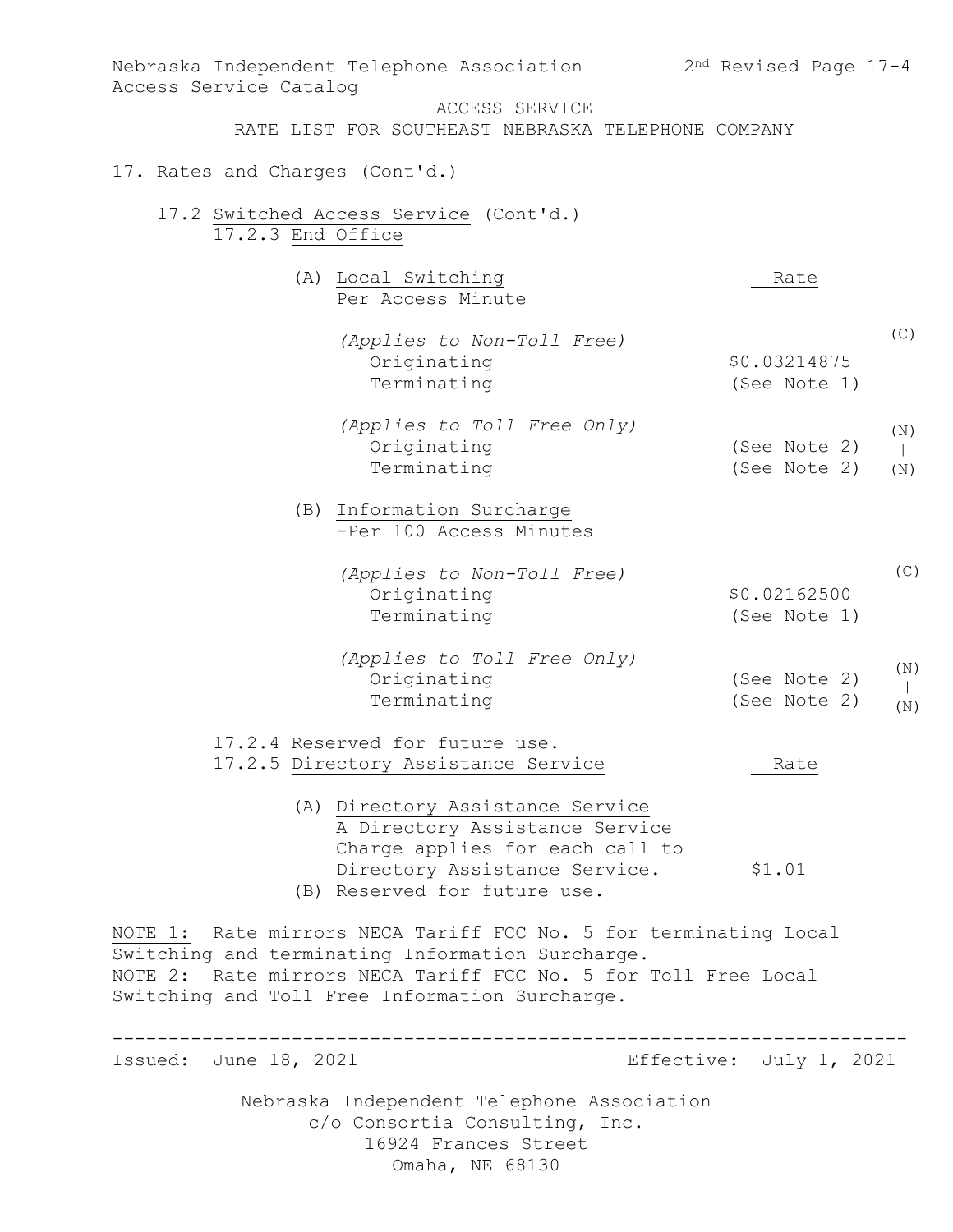## 17. Rates and Charges (Cont'd.)

#### 17.2 Switched Access Service (Cont'd.)

- 17.2.5 Directory Assistance Service (Cont'd.)
	- (C) Credit Allowance for Uncompleted Rate DA Calls

In addition to the credit allowance for Directory Assistance Service Call as set forth in 9.4.8(A) of NECA TARIFF F.C.C. NO. 5, there is also a credit allowance for the Switched Access Service portion in the originating LATA of such DA call. The credit will be as set forth following:

- (1) Reserved for future use.
- (2) Credit per call when FGA or FGB Switched Access Service is billed using per minute rates \$0.0659
- (3) Credit per call when FGC or FGD Switched Access Service is billed using per minute  $$0.0659$ rates

17.2.7 Reserved for future use.

Issued: August 20, 1999 Effective: September 1, 1999

Nebraska Independent Telephone Association c/o Consortia Consulting, Inc. 16924 Frances Street Omaha, NE 68130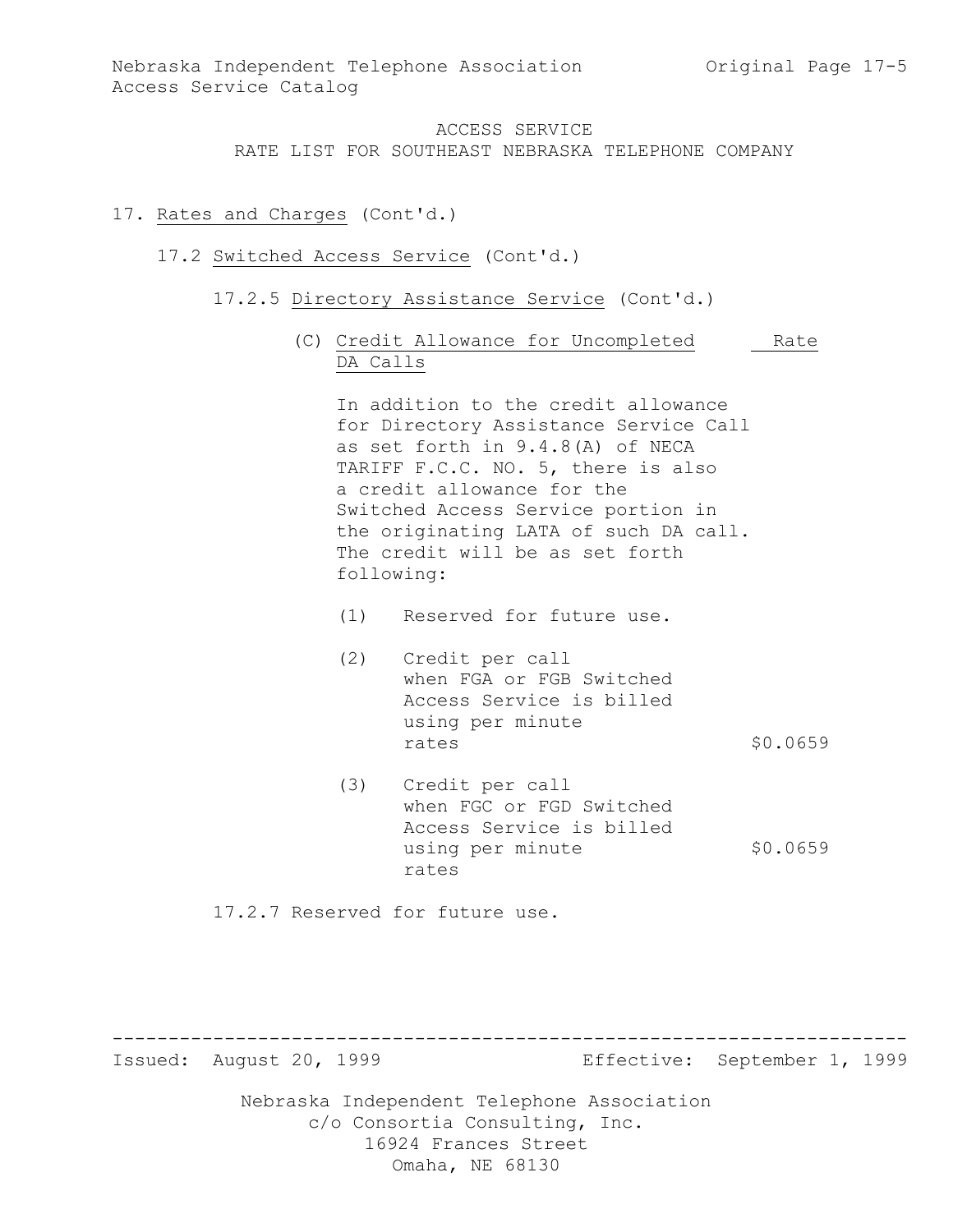Nebraska Independent Telephone Association and Original Page 17-6 Access Service Catalog ACCESS SERVICE RATE LIST FOR SOUTHEAST NEBRASKA TELEPHONE COMPANY 17. Rates and Charges (Cont'd.) 17.3 Special Access Service 17.3.1 Reserved for future use. 17.3.2 Reserved for future use. 17.3.3 Reserved for future use. 17.3.4 Voice Grade Service Regulations for Voice Grade Service are set forth in NECA TARIFF F.C.C. NO. 5, Section 7.6. NRC\* Monthly 1st Each Add'l. (A) Channel Termination Rate Ckt. Ckt. Per Termination -Two-wire \$22.12 \$82.40 \$82.40 -Four-wire \$35.39 \$82.40 \$82.40 (B) Channel Mileage Monthly Rate (1) Channel Mileage Facility Per Mile  $$3.09$  (2) Channel Mileage Termination Per Termination \$26.61 (C) Optional Features and Functions (1) Bridging (a) Voice Bridging Per Port  $-Two-Wire$  \$ 4.03  $-Four-Wire$   $$4.03$  (b) Data Bridging Per Port  $-Two-Wire$   $$4.03$  $-Four-Wire$   $$4.03$ \*NRC is an abbreviation for nonrecurring charge ----------------------------------------------------------------------- Issued: August 20, 1999 Effective: September 1, 1999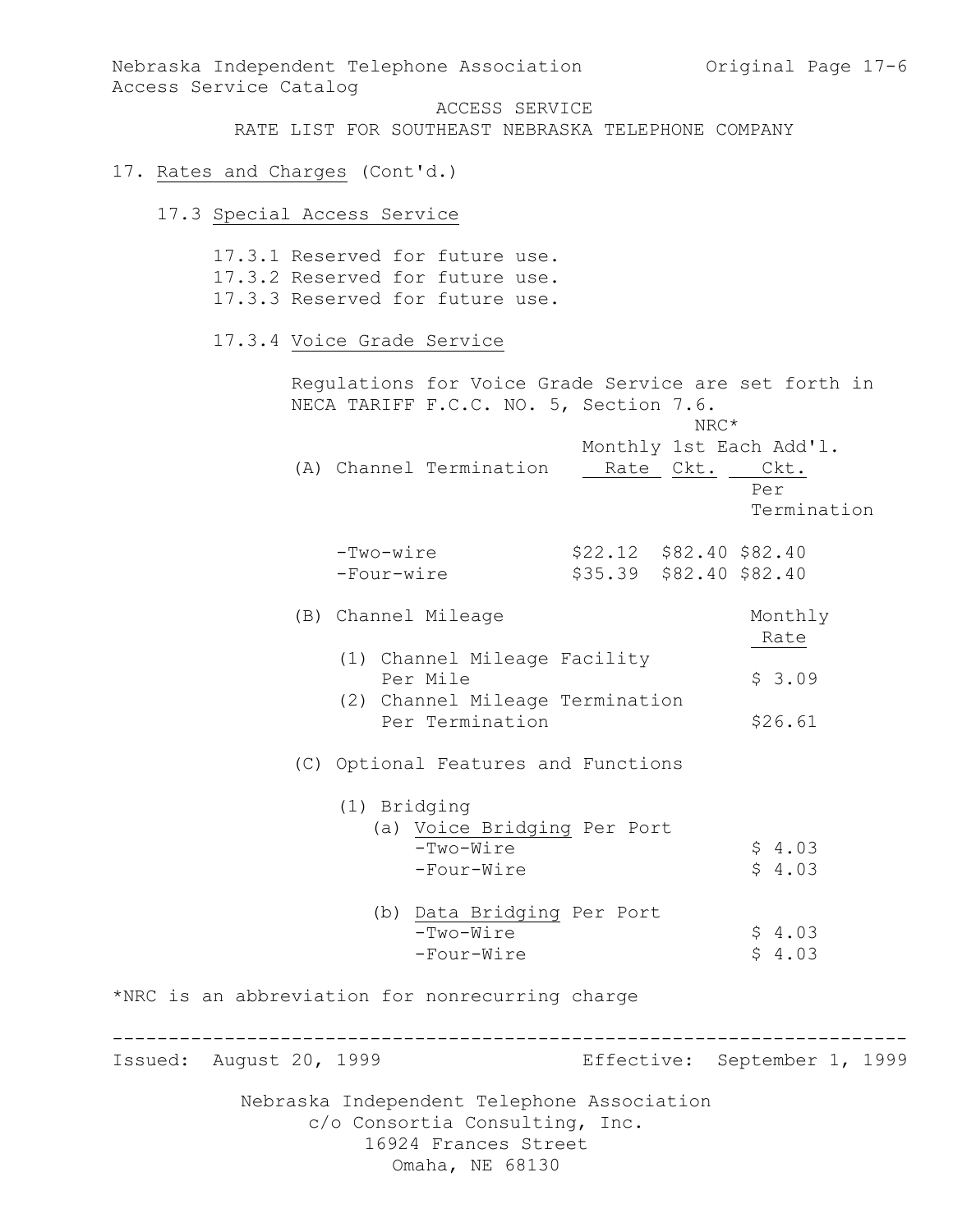- 17. Rates and Charges (Cont'd.)
	- 17.3 Special Access Service (Cont'd.)
		- 17.3.4 Voice Grade Service (Cont'd.)
			- (1) Bridging (Cont'd.)
				- (C) Optional Features and Functions (Cont'd.)

Monthly Rate

- (c) Reserved for future use.
- (d) Reserved for future use.
- (e) Telemetry and Alarm Bridging Active Bridging Channel Connections Per Channel Connected -Split Band \$8.49 -Summation \$1.45 Passive Bridging Channel Connections

Per Channel Connected \$0.21

Issued: August 20, 1999 Effective: September 1, 1999

Nebraska Independent Telephone Association c/o Consortia Consulting, Inc. 16924 Frances Street Omaha, NE 68130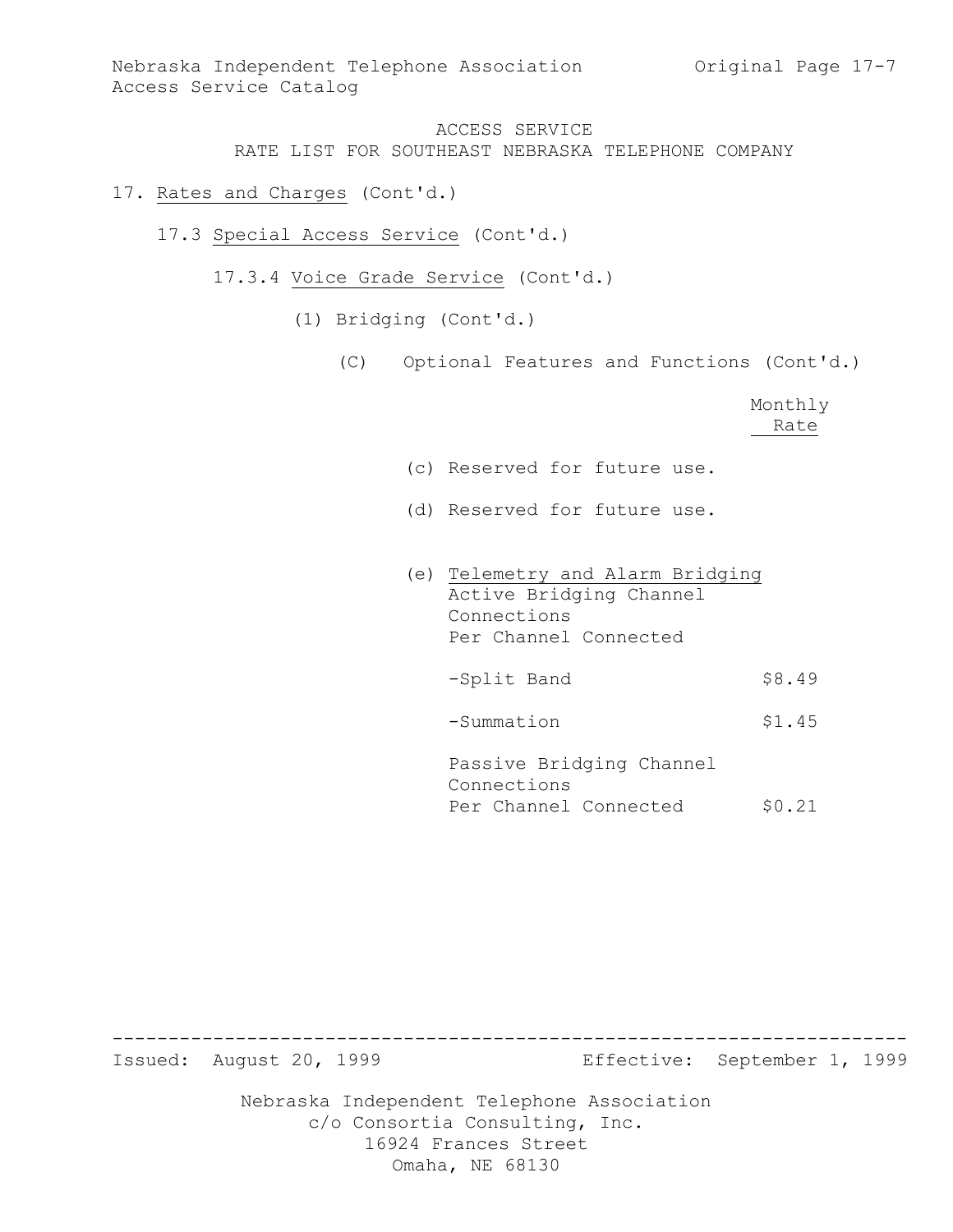### 17. Rates and Charges (Cont'd.)

## 17.3 Special Access Service (Cont'd.)

17.3.4 Voice Grade Service (Cont'd.)

| Monthly |
|---------|
| Rate    |
|         |

- (C) Optional Features and Functions (Cont'd.)
	- (2) Conditioning Per Termination
		- $-$  C-Type  $\frac{1}{2}$  6.01
		- Data Capability \$ 1.34
	- (3) Improved Return Loss for Transmission Per Termination
		- $-$  Two-Wire  $\frac{1}{2}$  1.78 - Four-Wire  $\frac{1}{2}$  \$ 1.78
	- (4) Customer Specified Receive Level Per Two-Wire Termination \$ 0.00
	- (5) Reserved for future use.
	- (6) Signaling Capability Per Termination \$13.87

Issued: August 20, 1999 Effective: September 1, 1999

Nebraska Independent Telephone Association c/o Consortia Consulting, Inc. 16924 Frances Street Omaha, NE 68130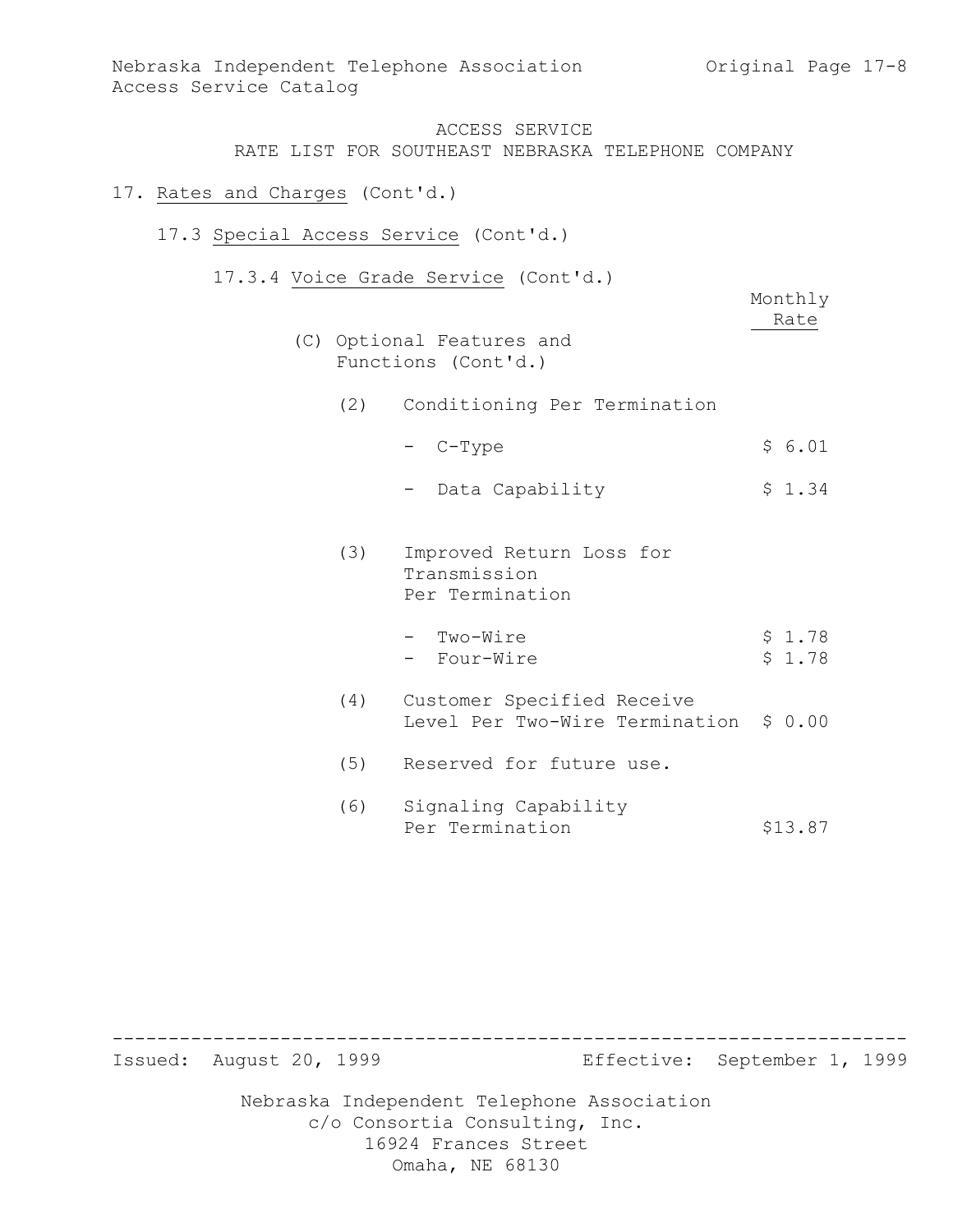- 17. Rates and Charges (Cont'd.)
	- 17.3 Special Access Service (Cont'd.)
		- 17.3.4 Voice Grade Service (Cont'd.)

Monthly Rate

- (C) Optional Features and Functions (Cont'd.)
	- (7) Selective Signaling Arrangement Per Arrangement \$14.83
	- (8) Transfer Arrangement (key activated or dial-up\*)
		- Per four port arrangement including control channel termination\*\* <br>\$ 3.17
		- Per five port arrangement including control channel termination\*\* <br>\$ 7.23
	- (9) Public Packet Switching Network (PPSN) Interface Arrangement Per Arrangement ICB

NOTE: ICB rates and charges shall be filed in 17.3.9.

\*The dial-up option requires the customer to purchase the Controller Arrangement, which is described in NECA TARIFF F.C.C. NO. 5, Section 13.3.4. \*\*An additional Channel Termination charge will apply whenever a spare channel is configured as a leg to the customer designated premises. Additional channel mileage charges will also apply when the transfer arrangement is not located in the customer designated premises serving wire center.

-----------------------------------------------------------------------

Issued: August 20, 1999 Effective: September 1, 1999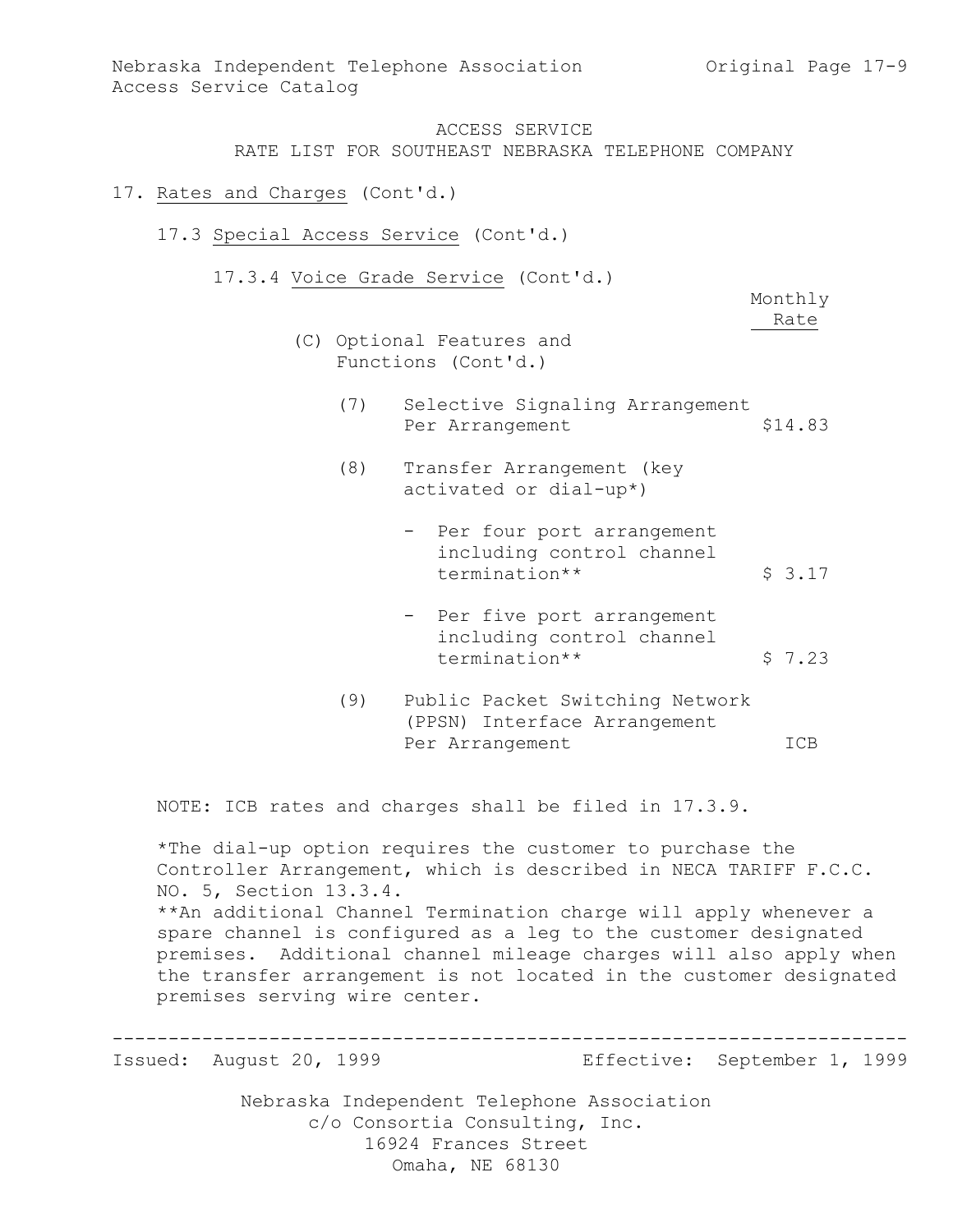- 17. Rates and Charges (Cont'd.)
	- 17.3 Special Access Service (Cont'd.)
		- 17.3.5 Reserved for future use.
		- 17.3.6 Reserved for future use.

Issued: August 20, 1999 Effective: September 1, 1999

Nebraska Independent Telephone Association c/o Consortia Consulting, Inc. 16924 Frances Street Omaha, NE 68130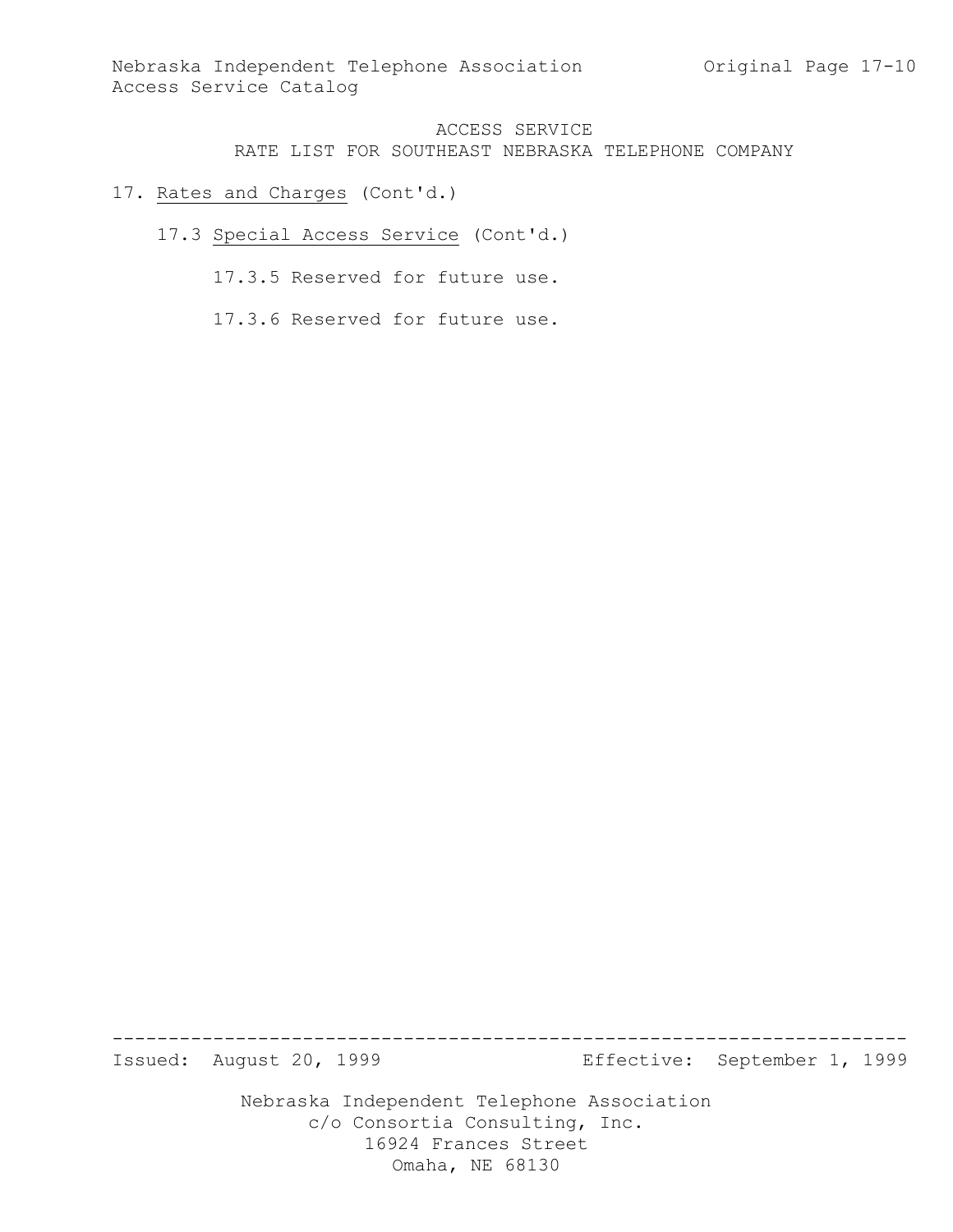Nebraska Independent Telephone Association c/o Consortia Consulting, Inc. 16924 Frances Street Nebraska Independent Telephone Association Original Page 17-11 Access Service Catalog ACCESS SERVICE RATE LIST FOR SOUTHEAST NEBRASKA TELEPHONE COMPANY 17. Rates and Charges (Cont'd.) 17.3 Special Access Service (Cont'd.) 17.3.7 Digital Data Service Regulations concerning Digital Data Service are set forth in NECA TARIFF F.C.C. NO. 5, Section 7.9. Monthly Nonrecurring Charges Rate 1st Ckt. Each Add'l (A) Channel Termination Per Termination - 2.4 kbps \$51.00 \$210.00 \$210.00 - 4.8 kbps 51.00 210.00 210.00 - 9.6 kbps 51.00 210.00 210.00 - 56.0 kbps 51.00 210.00 210.00 - 64.0 kbps 51.00 210.00 210.00 (B) Channel Mileage (1) Channel Mileage Facility Per Mile - 2.4 kbps \$ 1.53 - 4.8 kbps 1.53 - 9.6 kbps 1.53 - 56.0 kbps 1.53 - 64.0 kbps 1.53 (2) Channel Mileage Termination Per Termination - 2.4 kbps \$11.75 - 4.8 kbps 11.75 - 9.6 kbps 11.75 - 56.0 kbps 11.75 - 64.0 kbps 11.75 Monthly (C) Optional Features and Functions Rate (1) Bridging Per Port \$26.00 ----------------------------------------------------------------------- Issued: August 20, 1999 Effective: September 1, 1999

Omaha, NE 68130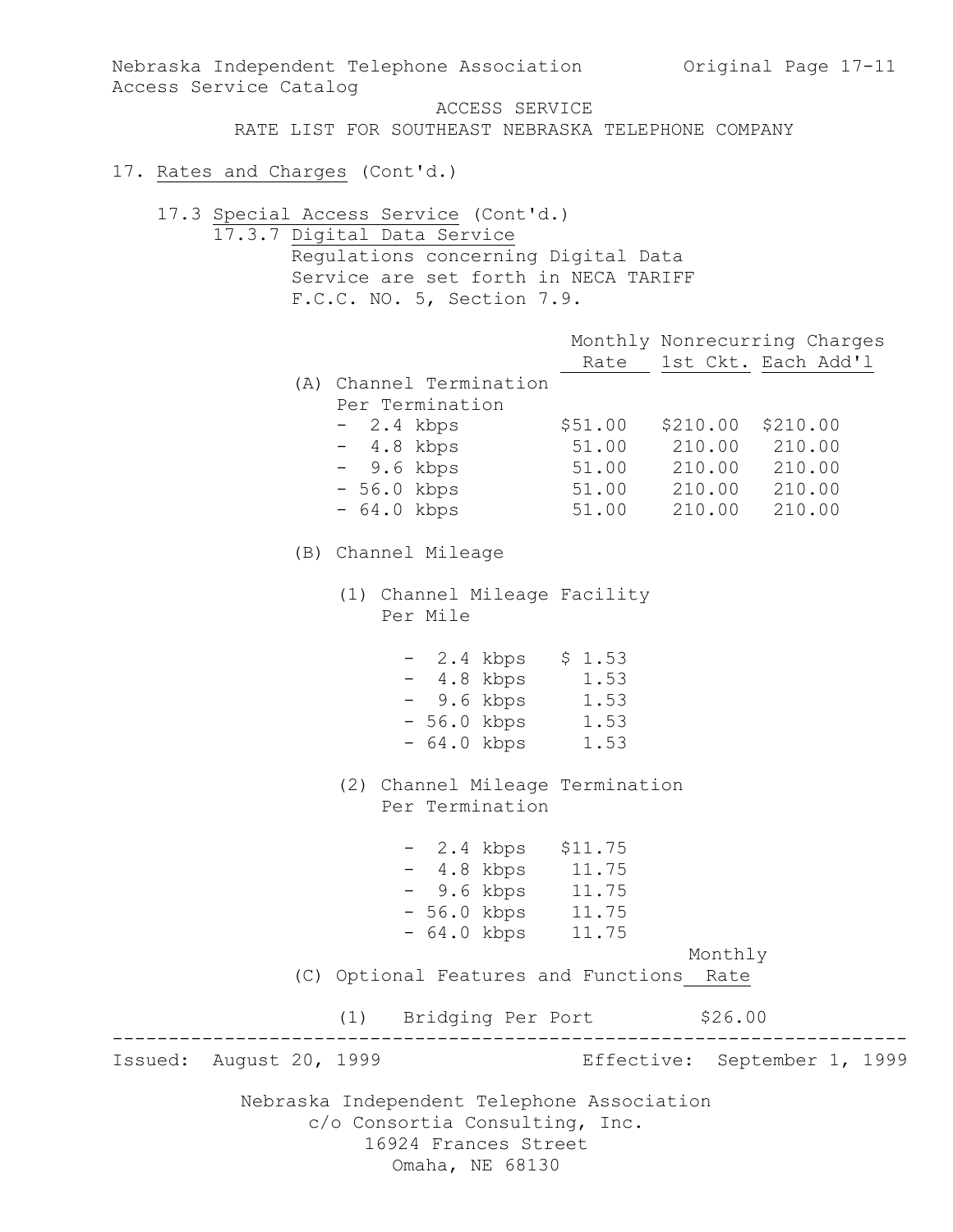Monthly

# ACCESS SERVICE RATE LIST FOR SOUTHEAST NEBRASKA TELEPHONE COMPANY

#### 17. Rates and Charges (Cont'd.)

- 17.3 Special Access Service (Cont'd.)
	- 17.3.7 Digital Data Service (Cont'd.)
		- (C) Optional Features and Functions Rate (Cont'd.)
			- (2) Loop Transfer Arrangement Per Four Key Arrangement\* N/A
			- (3) Public Packet Switching Network Interface Arrangement
				- Per 9.6 kbps arrangement ICB - Per 56.0 kbps arrangement ICB

|  | (D) Term Discounts |  |                             | Percentage |
|--|--------------------|--|-----------------------------|------------|
|  |                    |  | 56.0 and 64.0 Kbps Services |            |
|  | 36 months          |  |                             | 10응        |
|  | 60 months          |  |                             | 20%        |

\* An additional Channel Termination charge will apply whenever a spare channel is configured as a leg to the customer designated premises. Additional Channel Mileage charges will also apply when the transfer arrangement is not located in the customer designated premises serving wire center.

-----------------------------------------------------------------------

ICB rates and charges are filed in 17.3.9 following.

Issued: August 20, 1999 Effective: September 1, 1999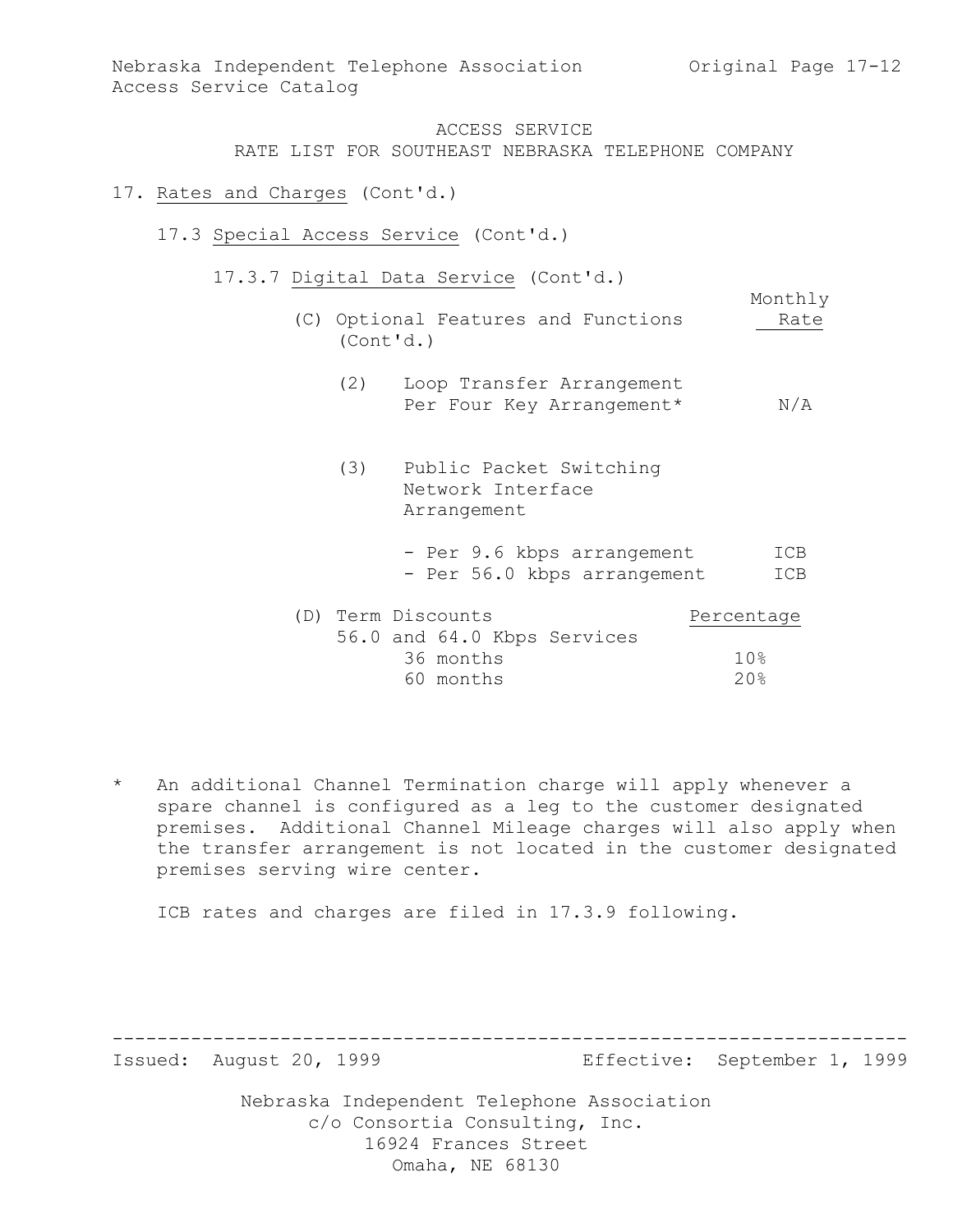Nebraska Independent Telephone Association c/o Consortia Consulting, Inc. 16924 Frances Street Omaha, NE 68130 Nebraska Independent Telephone Association (Original Page 17-13) Access Service Catalog ACCESS SERVICE RATE LIST FOR SOUTHEAST NEBRASKA TELEPHONE COMPANY 17. Rates and Charges (Cont'd.) 17.3 Special Access Service (Cont'd.) 17.3.8 High Capacity Service Regulations concerning High Capacity Service are set forth in 7.10 of NECA TARIFF F.C.C. NO. 5. Monthly Nonrecurring Charges Rate 1st Ckt. Each Add'1 (A) Channel Termination Per Termination - DS1 1.544 Mbps \$180.12 \$866.05 \$866.05 - DS1C 3.152 Mbps ICB ICB ICB - DS2 6.312 Mbps ICB ICB ICB - Capacity of 1 DS3 44.736 Mbps Interface Per DS3 Channel Installed \$1434.00 \$420.22 \$420.22 - Capacity of 3 DS3 44.736 Mbps Interface Per DS3 Channel Interface \$1935.00 \$420.22 \$420.22 -Per DS3 189.00 - Capacity of 6 DS3 44.736 Mbps Interface Per DS3 Channel Interface \$3315.00 \$420.22 \$420.22 -Per DS3 143.00 - Capacity of 12 DS3 44.736 Mbps Interface Per DS3 Channel Interface \$4597.00 \$420.22 \$420.22 -Per DS3 143.00 - DS4 274.176 Mbps ICB ICB ICB ICB rates and charges are filed in 17.3.9 following. ----------------------------------------------------------------------- Issued: August 20, 1999 Effective: September 1, 1999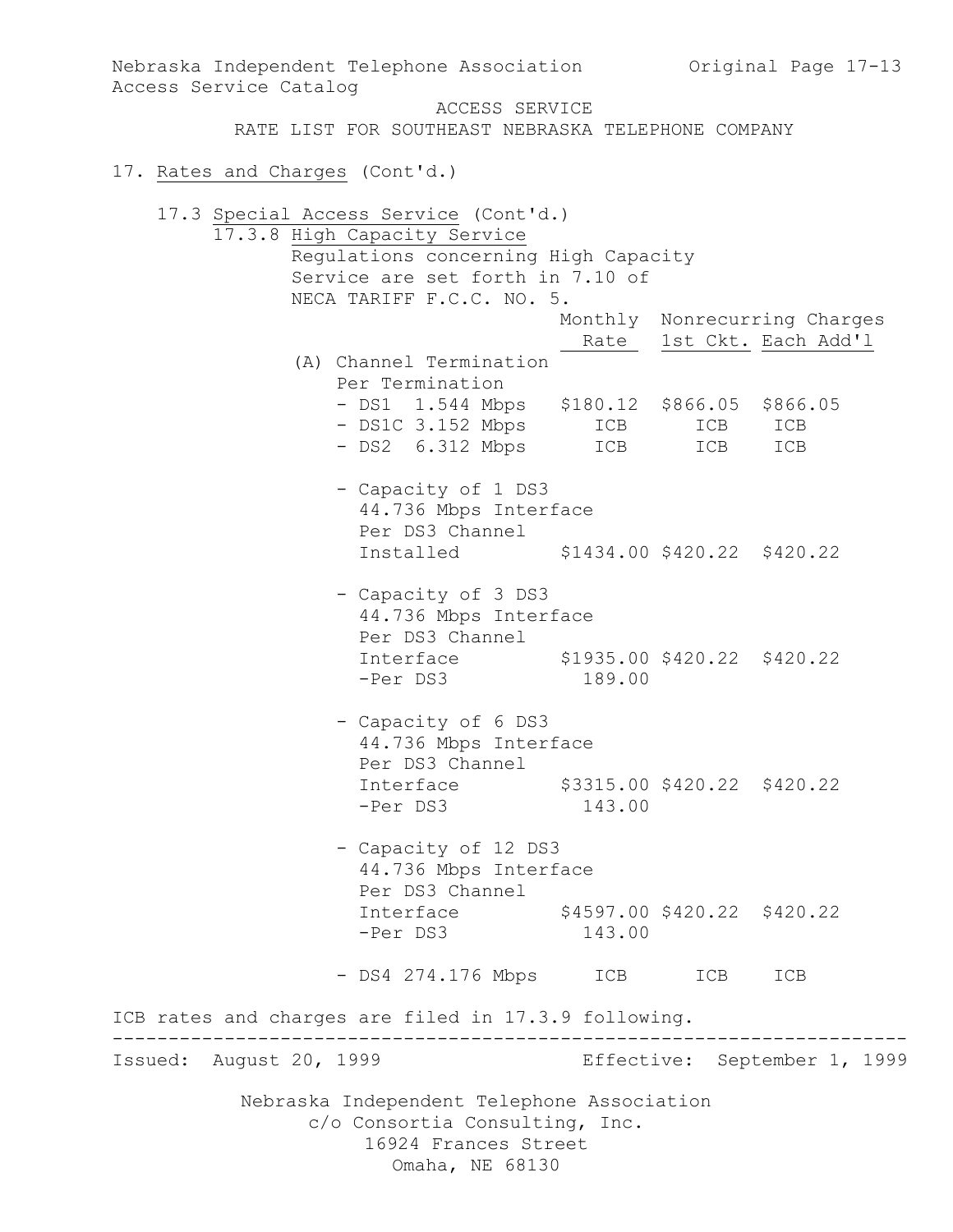Nebraska Independent Telephone Association c/o Consortia Consulting, Inc. 16924 Frances Street Omaha, NE 68130 Nebraska Independent Telephone Association (Original Page 17-14) Access Service Catalog ACCESS SERVICE RATE LIST FOR SOUTHEAST NEBRASKA TELEPHONE COMPANY 17. Rates and Charges (Cont'd.) 17.3 Special Access Service (Cont'd.) 17.3.8 High Capacity Service (Cont'd.) (B) Channel Mileage Monthly (1) Channel Mileage Facility Rate Per Mile  $- 1.544$  Mbps  $\frac{1}{2}$  \$ 32.71 - 3.152 Mbps ICB - 6.312 Mbps ICB - 44.736 Mbps \$120.00 - 274.176 Mbps ICB (2) Channel Mileage Termination Per Termination - 1.544 Mbps<br>
- 3.152 Mbps<br>
- 6.312 Mbns - 3.152 Mbps ICB - 6.312 Mbps ICB - 44.736 Mbps \$524.00 - 274.176 Mbps ICB (C) Term Discounts Percentage DS1 and DS3 Services 36 months 10% 60 months 20% (D) Optional Features and Functions Monthly Rate (1) Multiplexing, per arrangement DS4 to DS1 ICB<br>
DS3 to DS1 \$291.00<br>
DS2 to DS1 ICB<br>
DS1C to DS1 ICB DS3 to DS1 \$291.00 DS2 to DS1 ICB DS1C to DS1 ICB DS1 to Voice \*\* \$350.00 \*\* A channel of this DS1 to the Hub can be used for Digital Data Service. ----------------------------------------------------------------------- Issued: August 20, 1999 Effective: September 1, 1999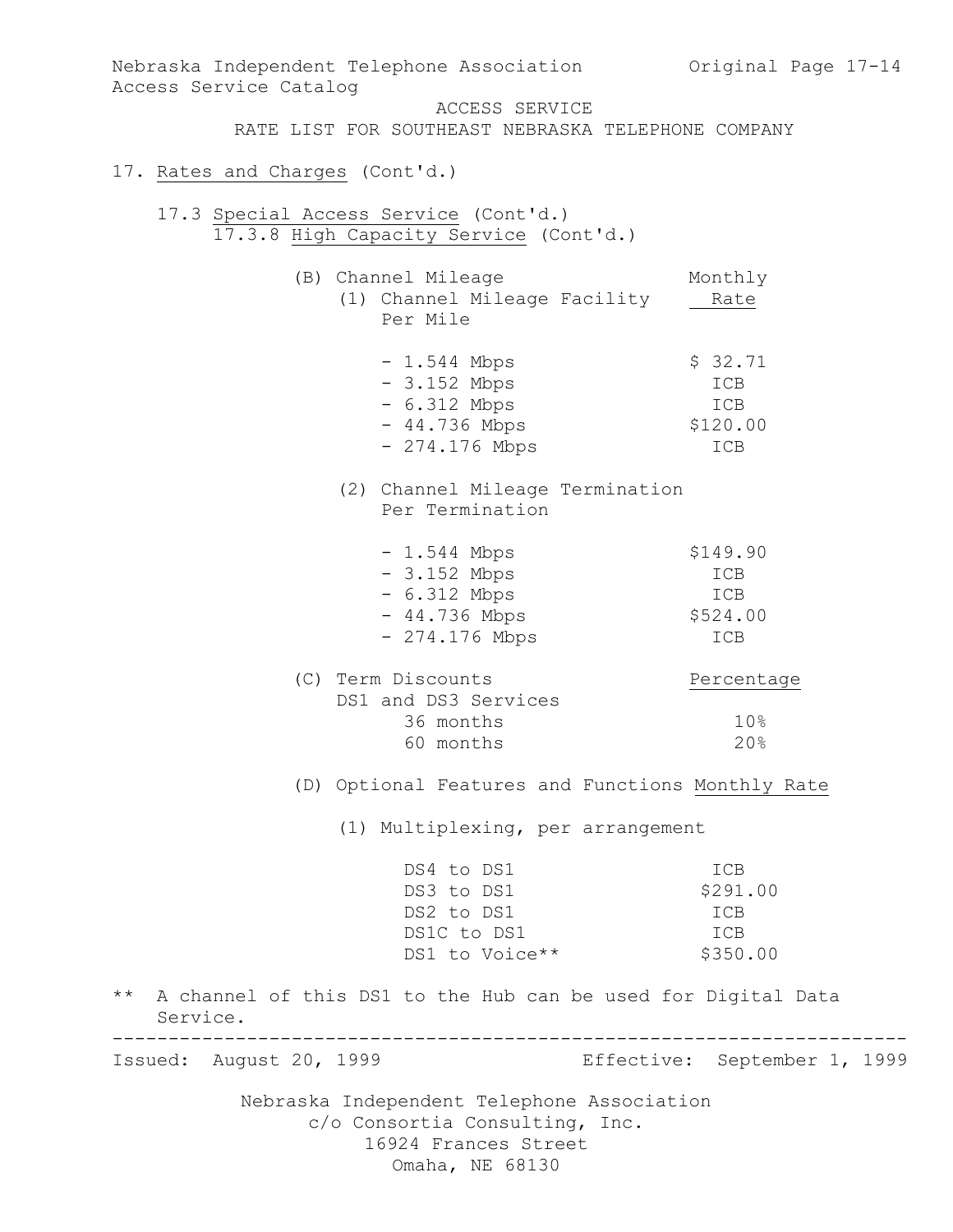Nebraska Independent Telephone Association Nebraska Independent Telephone Association Original Page 17-15 Access Service Catalog ACCESS SERVICE RATE LIST FOR SOUTHEAST NEBRASKA TELEPHONE COMPANY 17. Rates and Charges (Cont'd.) 17.3 Special Access Service (Cont'd.) 17.3.8 High Capacity Service (Cont'd.) (D) Optional Features and Functions Monthly Rate (Cont'd.) (1) Multiplexing, per arrangement (Cont'd.) DS1 to DS0 \$350.00 DS0 to Subrates -Up to 20 2.4 kbps services -Up to 10 4.8 kbps services -Up to 5 9.6 kbps services (2) Automatic Loop Transfer Per Arrangement\* \$330.00 (3) Transfer Arrangement (key activated or dial-up\*\*) Per four port arrangement including control channel termination\*\*\* N/A (E) Reserved for future use. (F) Clear Channel Capability - Per 1.544 Mbps transmission path Mone \* An additional Channel Termination charge will apply whenever the spare line is provided as a leg to the customer designated premises (CDP). \*\* The dial-up option requires the customer to purchase the Controller Arrangement from 13.3.4, as described in NECA TARIFF F.C.C. NO. 5. \*\*\* An additional Channel Termination charge will apply whenever a spare channel is configured as a leg to the CDP. Additional channel mileage charges will also apply when the transfer arrangement is not located in the CDP serving wire center. ----------------------------------------------------------------------- Issued: August 20, 1999 Effective: September 1, 1999

c/o Consortia Consulting, Inc. 16924 Frances Street Omaha, NE 68130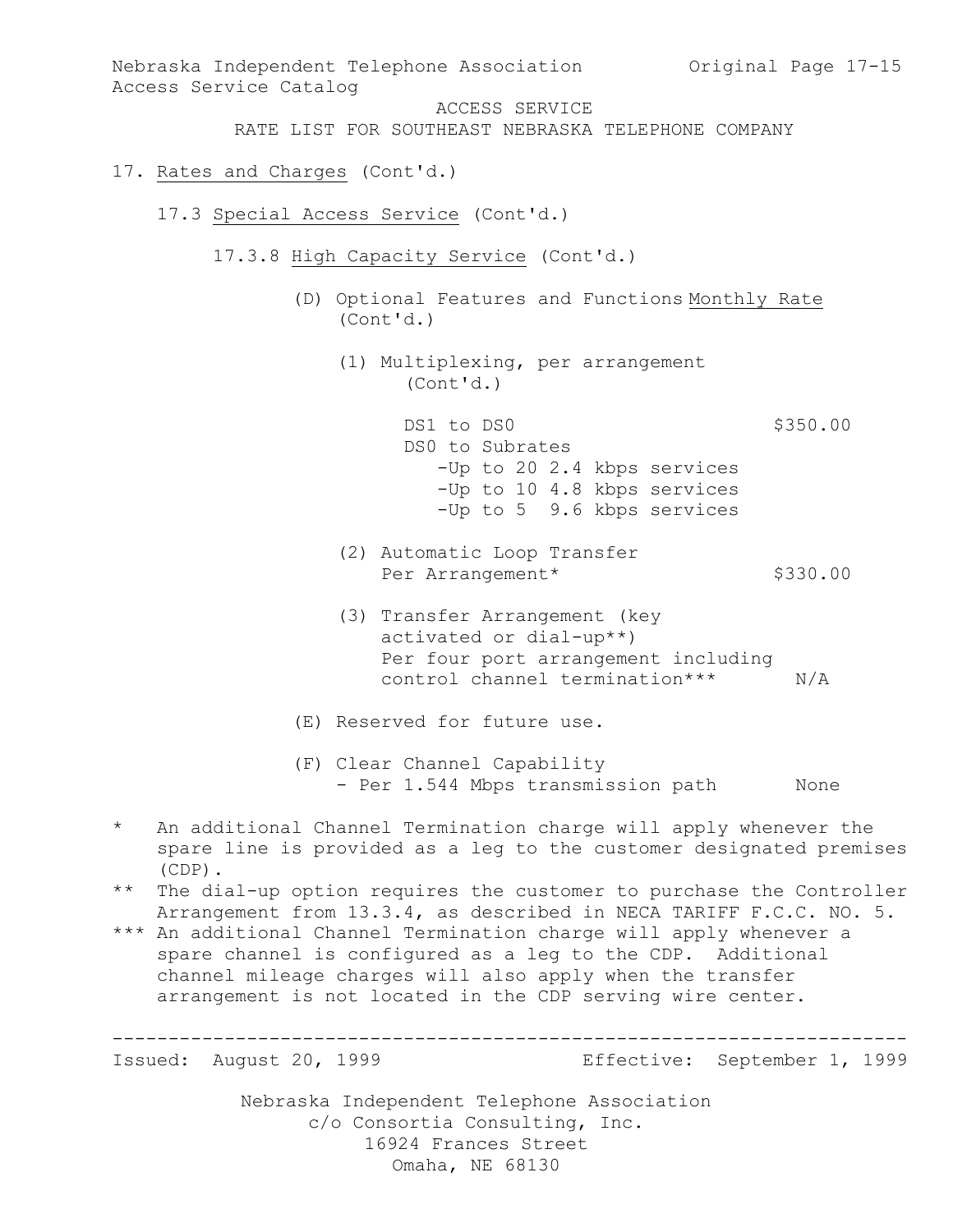- 17. Rates and Charges (Cont'd.)
	- 17.3 Special Access Service (Cont'd.)
		- 17.3.9 Individual Case Filings

Reserved for future use.

Issued: August 20, 1999 Effective: September 1, 1999

Nebraska Independent Telephone Association c/o Consortia Consulting, Inc. 16924 Frances Street Omaha, NE 68130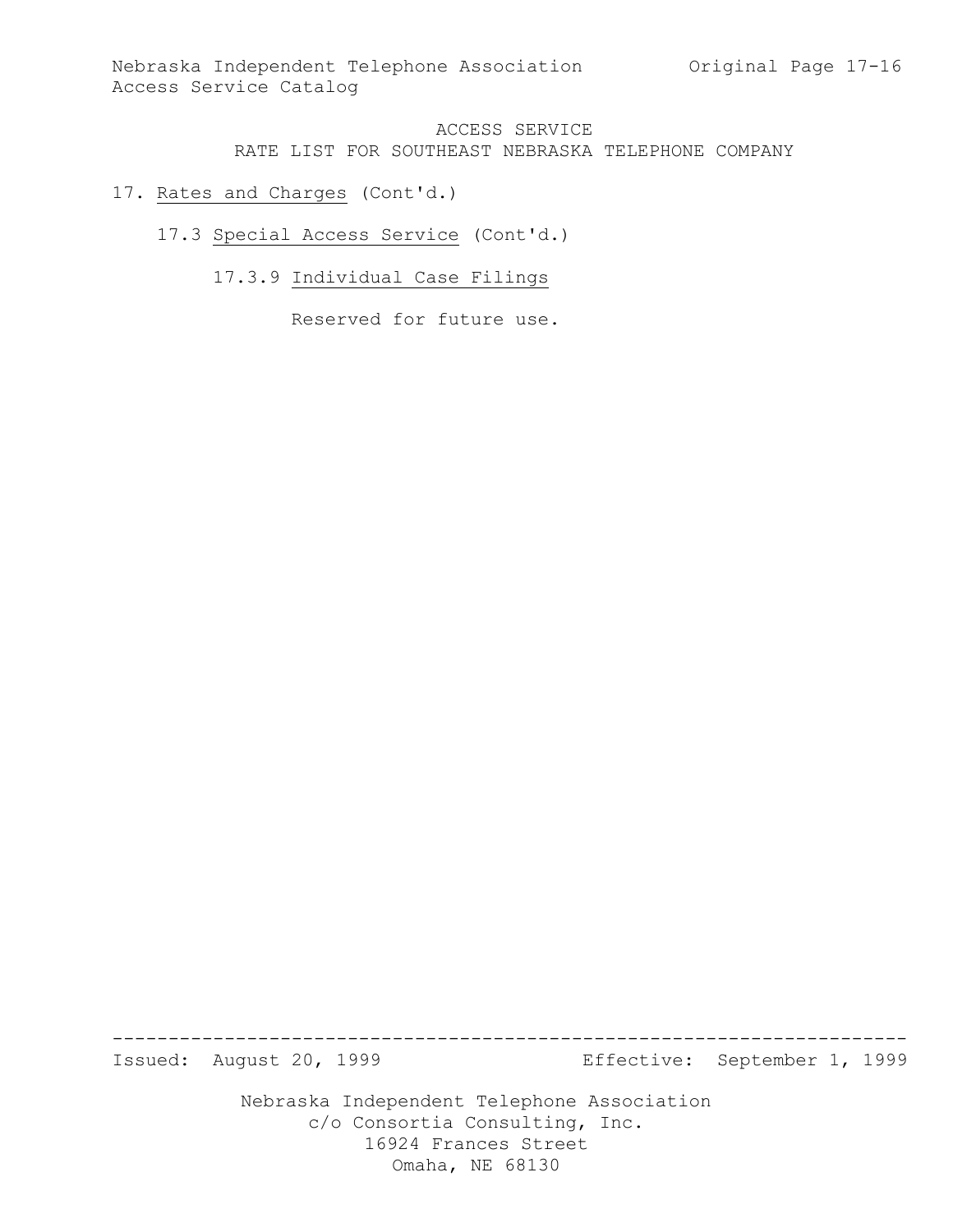- 17. Rates and Charges (Cont'd.)
	- 17.3 Special Access Service (Cont'd.)
		- 17.3.10 Optional Rate Plan Availability

The Term Discount Plan, as described in Section 7.2.8, is available where billing capability exists.

17.3.11 Reserved for future use.

Issued: August 20, 1999 Effective: September 1, 1999

Nebraska Independent Telephone Association c/o Consortia Consulting, Inc. 16924 Frances Street Omaha, NE 68130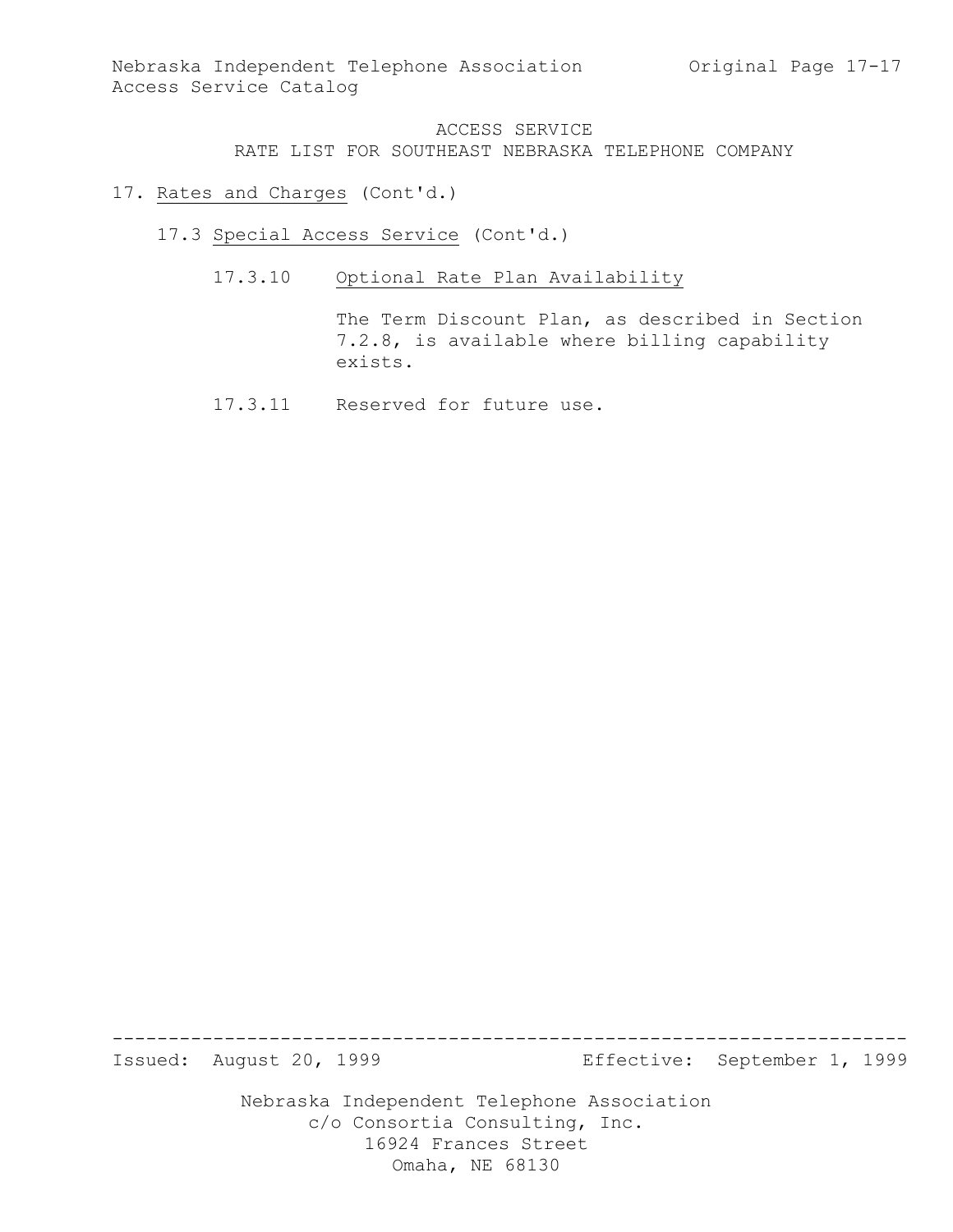Nebraska Independent Telephone Association Nebraska Independent Telephone Association Original Page 17-18 Access Service Catalog ACCESS SERVICE RATE LIST FOR SOUTHEAST NEBRASKA TELEPHONE COMPANY 17. Rates and Charges (Cont'd.) 17.4 Other Services 17.4.1 Access Ordering Charge (A) Access Order Charge Per Order  $$104.00$ (B) Service Date Change Charge A Service Date Change Charge will apply, on a per order per occurrence basis, for each service date changed. The Access Order Charge as specified in 17.4.1(A) preceding does not apply. -Service Date Change Charge Per Order \$ 35.76 (C) Design Change Charge The Design Change Charge will apply on a per order per occurrence basis, for each order requiring design change. -Design Change Charge Per Order  $\begin{array}{ccc} 5 & 56.90 \end{array}$ (D) Miscellaneous Service Order Charge Per Occurrence \$ 28.62 17.4.2 Additional Engineering Each Half Hour or Fraction Additional Engineering Periods Thereof (A) Basic Time per engineer, normally scheduled working hours \$18.20 ----------------------------------------------------------------------- Issued: August 20, 1999 Effective: September 1, 1999

c/o Consortia Consulting, Inc. 16924 Frances Street Omaha, NE 68130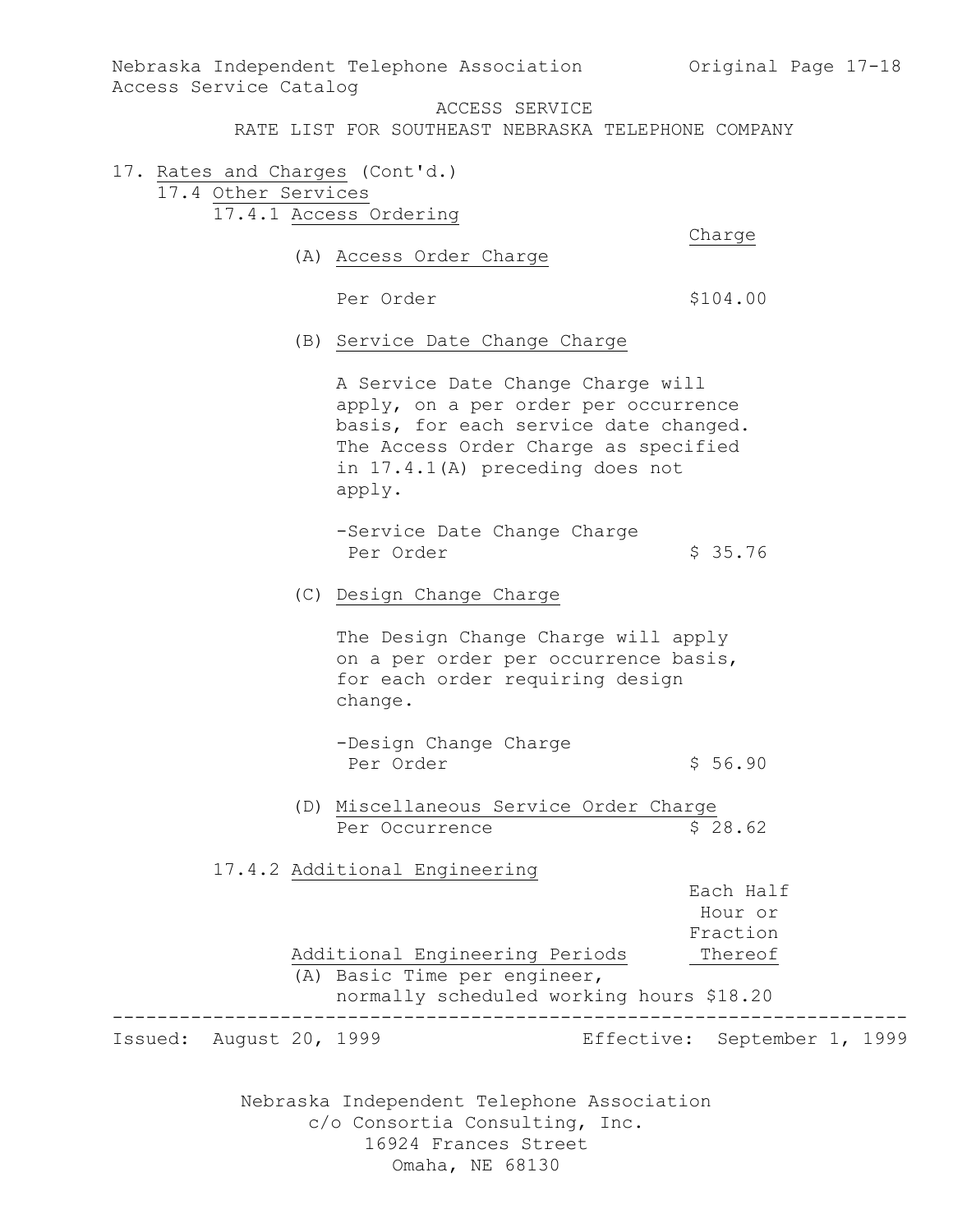| Access Service Catalog          | Nebraska Independent Telephone Association                          | Original Page 17-19                   |
|---------------------------------|---------------------------------------------------------------------|---------------------------------------|
|                                 | ACCESS SERVICE                                                      |                                       |
|                                 | RATE LIST FOR SOUTHEAST NEBRASKA TELEPHONE COMPANY                  |                                       |
| 17. Rates and Charges (Cont'd.) |                                                                     |                                       |
| 17.4 Other Services (Cont'd.)   |                                                                     |                                       |
|                                 | 17.4.2 Additional Engineering (Cont'd.)                             |                                       |
|                                 | Additional Engineering Periods                                      | Each Half Hour or<br>Fraction Thereof |
| (Cont'd.)                       |                                                                     |                                       |
|                                 | (B) Overtime per engineer, outside                                  |                                       |
|                                 | of normally scheduled working                                       |                                       |
|                                 | hours                                                               | \$27.30                               |
|                                 | (C) Premium Time, outside of                                        |                                       |
|                                 | scheduled work day, per                                             |                                       |
|                                 | engineer                                                            | \$27.30                               |
| 17.4.3 Additional Labor         |                                                                     |                                       |
|                                 | Additional Labor Periods                                            |                                       |
|                                 | (A) Installation or Repair                                          |                                       |
|                                 | - Overtime, outside of normally                                     |                                       |
|                                 | scheduled working hours on a                                        |                                       |
|                                 | scheduled workday                                                   |                                       |
|                                 | Per Technician*                                                     | \$23.24                               |
|                                 | - Premium Time, outside of                                          |                                       |
|                                 | scheduled work day<br>Per Technician*                               |                                       |
|                                 |                                                                     | \$31.34                               |
|                                 | (B) Stand by                                                        |                                       |
|                                 | - Basic time, normally scheduled                                    |                                       |
|                                 | working hours                                                       |                                       |
|                                 | Per Technician                                                      | \$16.20                               |
|                                 | - Overtime, outside of normally                                     |                                       |
|                                 | scheduled working hours on a                                        |                                       |
|                                 | scheduled work day<br>Per Technician*                               | \$24.30                               |
| $\star$                         | A call out of a Telephone Company employee at a time not            |                                       |
|                                 | consecutive with the employee's scheduled work period is subject to |                                       |
| a minimum charge of four hours. |                                                                     |                                       |
| Issued: August 20, 1999         |                                                                     | Effective: September 1, 1999          |
|                                 | Nebraska Independent Telephone Association                          |                                       |
|                                 | c/o Consortia Consulting, Inc.                                      |                                       |
|                                 | 16924 Frances Street                                                |                                       |
|                                 | Omaha, NE 68130                                                     |                                       |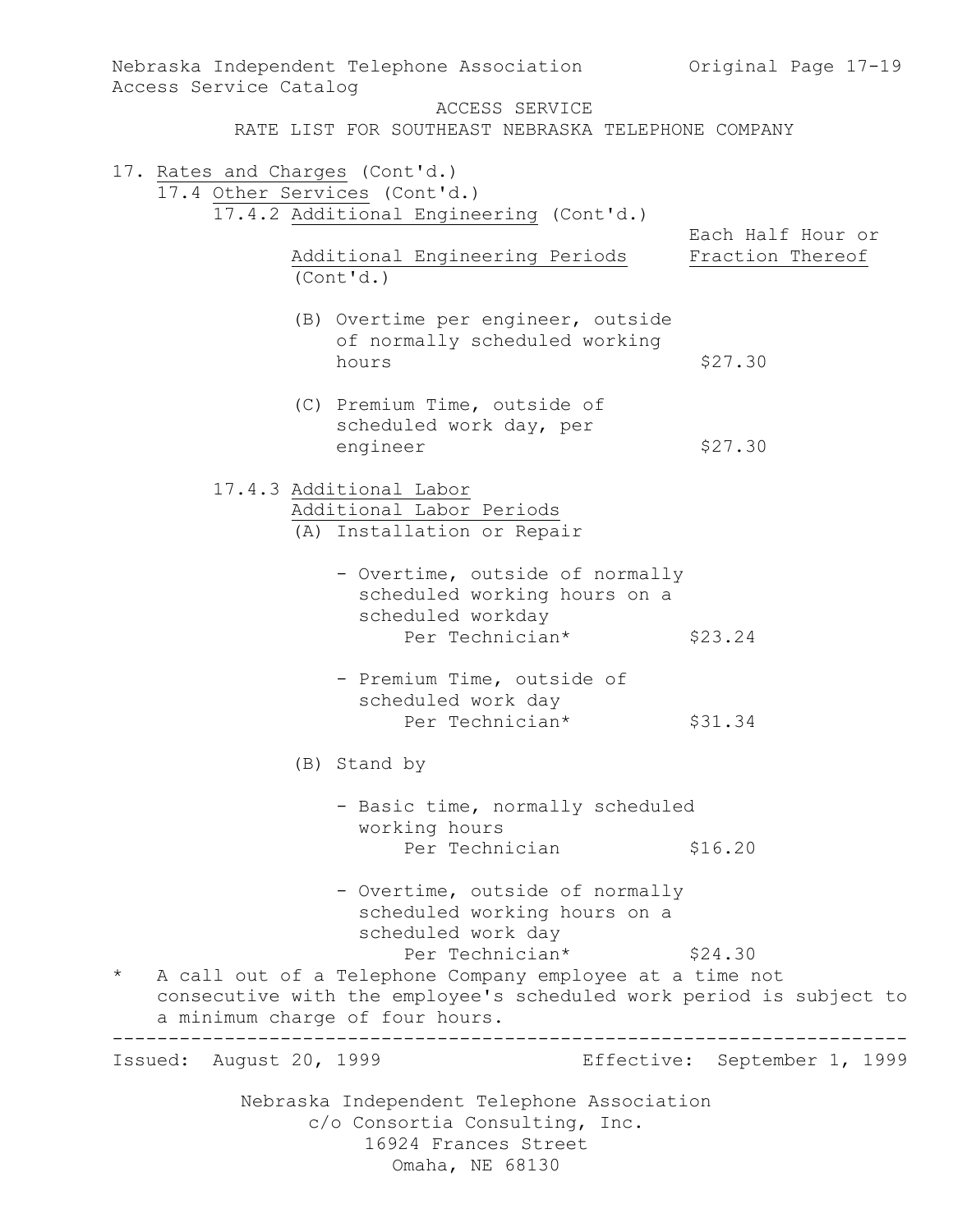| Nebraska Independent Telephone Association                                                                                                                                    | Original Page 17-20                   |                 |
|-------------------------------------------------------------------------------------------------------------------------------------------------------------------------------|---------------------------------------|-----------------|
| Access Service Catalog<br>ACCESS SERVICE                                                                                                                                      |                                       |                 |
| RATE LIST FOR SOUTHEAST NEBRASKA TELEPHONE COMPANY                                                                                                                            |                                       |                 |
| 17. Rates and Charges (Cont'd.)<br>17.4 Other Services (Cont'd.)                                                                                                              |                                       |                 |
| 17.4.3 Additional Labor (Cont'd.)                                                                                                                                             |                                       |                 |
|                                                                                                                                                                               | Each Half                             |                 |
|                                                                                                                                                                               | Hour or                               |                 |
| Additional Labor Periods (Cont'd.)                                                                                                                                            | Fraction<br>Thereof                   |                 |
|                                                                                                                                                                               |                                       |                 |
| (B) Stand by (Cont'd.)                                                                                                                                                        |                                       |                 |
| - Premium Time, outside of                                                                                                                                                    |                                       |                 |
| scheduled work day                                                                                                                                                            |                                       |                 |
| Per Technician*                                                                                                                                                               | \$32.41                               |                 |
|                                                                                                                                                                               | Each Half Hour or<br>Fraction Thereof |                 |
|                                                                                                                                                                               |                                       | Central         |
|                                                                                                                                                                               | Installation                          | Office<br>Main- |
|                                                                                                                                                                               | and Repair                            | tenance         |
|                                                                                                                                                                               | Technician                            | Tech.           |
| (C) Testing and Maintenance with<br>other Telephone Companies, or<br>Other Labor                                                                                              |                                       |                 |
| - Basic Time per technician,<br>normally scheduled working<br>hours                                                                                                           | \$16.20                               | \$16.31         |
| - Overtime per technician<br>outside of normally<br>scheduled working hours on<br>a work day*                                                                                 | \$24.30                               | \$24.47         |
|                                                                                                                                                                               |                                       |                 |
| - Premium Time per technician,<br>outside of scheduled work                                                                                                                   |                                       |                 |
| $day*$                                                                                                                                                                        | \$32.41                               | \$32.62         |
| $\star$<br>A call out of a Telephone Company employee at a time not<br>consecutive with the employee's scheduled work period is subject to<br>a minimum charge of four hours. |                                       |                 |
| Issued: August 20, 1999                                                                                                                                                       | Effective: September 1, 1999          |                 |
| Nebraska Independent Telephone Association<br>c/o Consortia Consulting, Inc.<br>16924 Frances Street<br>Omaha, NE 68130                                                       |                                       |                 |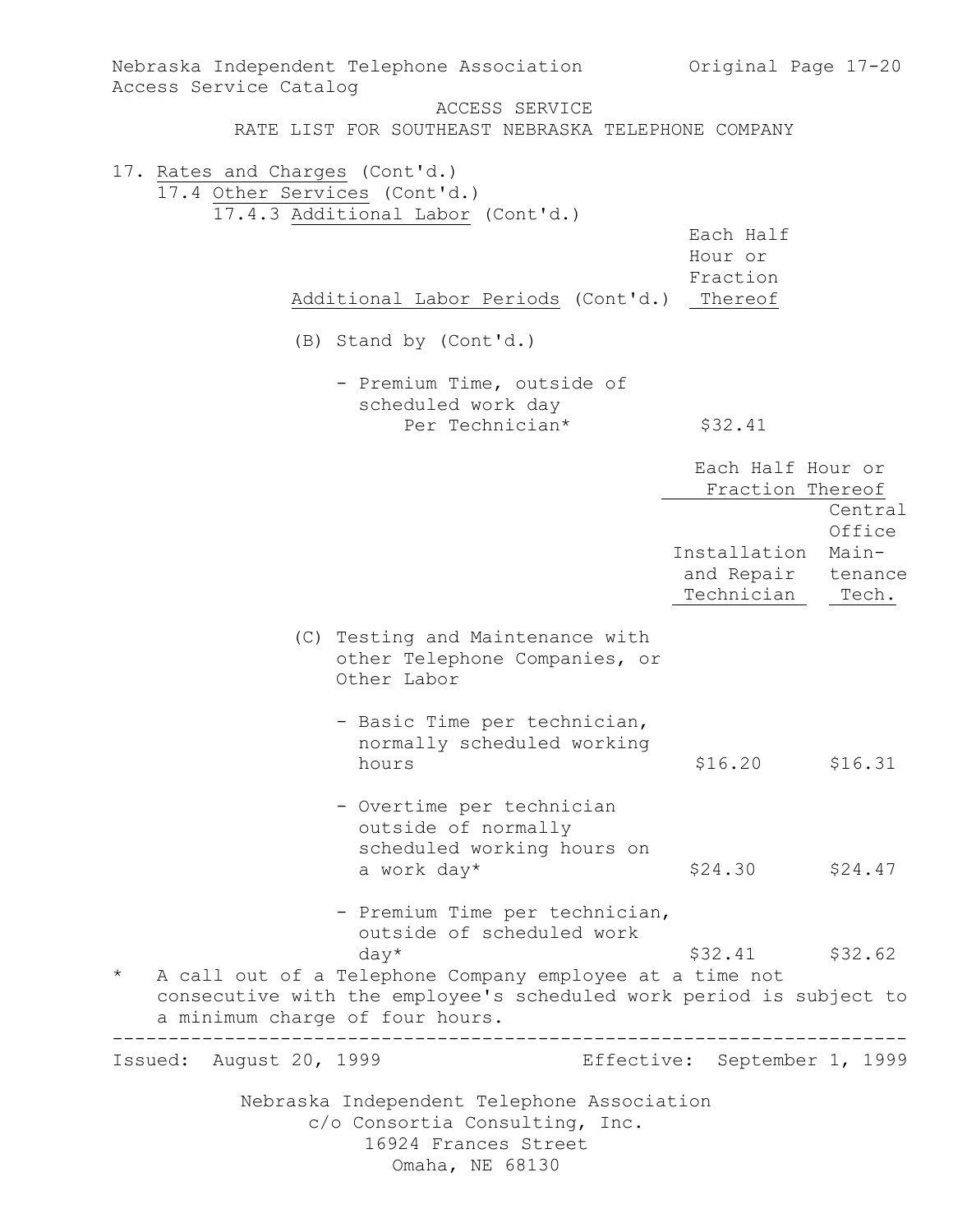- RATE LIST FOR SOUTHEAST NEBRASKA TELEPHONE COMPANY
- 17. Rates and Charges (Cont'd.) 17.4 Other Services (Cont'd.) 17.4.4 Miscellaneous Services
	- (A) Additional Cooperative Acceptance Testing-Switched Access

| Testing Periods                            | Hour or<br>Fraction<br>Thereof                                                         |
|--------------------------------------------|----------------------------------------------------------------------------------------|
| Basic Time, Overtime* and<br>Premium Time* | See the rates<br>for Additional<br>Labor as set<br>forth in<br>17.4.3(C)<br>preceding. |

Each Half

(B) Additional Automatic Testing - Switched Access

| Additional Tests To First | Per Test Per      |
|---------------------------|-------------------|
| Point of Switching        | Transmission Path |
|                           |                   |
| Gain-Slope Tests          | \$3.07            |
| C-Notched Noise Tests     | \$3.07            |
| $1004$ Hz Loss**          | \$3.07            |
| C-Message Noise**         | \$3.07            |
| Balance (return loss) **  | \$3.07            |

- \* A call out of a Telephone Company employee at a time not consecutive with the employee's scheduled work period is subject to a minimum charge of four hours.
- \*\* The 1004 Hz, C-Message Noise and Balance tests are non-chargeable routine tests; however, they may be requested on an as needed or more than routine scheduled basis, in which cases the charges herein apply. See NECA TARIFF F.C.C. NO. 5, 13.3.1(A)(2).

-----------------------------------------------------------------------

Issued: August 20, 1999 Effective: September 1, 1999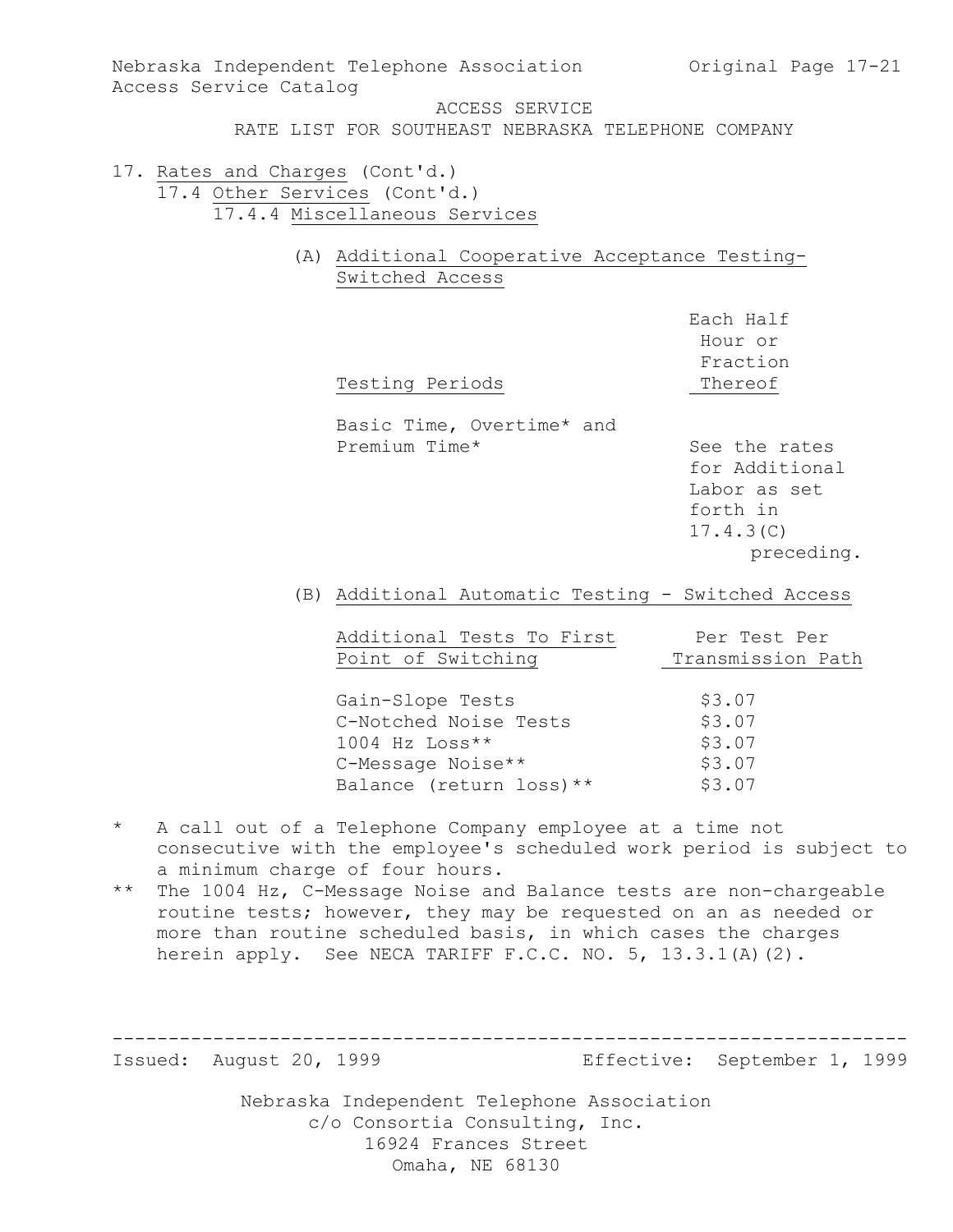Nebraska Independent Telephone Association c/o Consortia Consulting, Inc. 16924 Frances Street Omaha, NE 68130 Nebraska Independent Telephone Association (Original Page 17-22) Access Service Catalog ACCESS SERVICE RATE LIST FOR SOUTHEAST NEBRASKA TELEPHONE COMPANY 17. Rates and Charges (Cont'd.) 17.4 Other Services (Cont'd.) 17.4.4 Miscellaneous Services (Cont'd.) (C) Additional Manual Testing - Switched Access Additional Tests To First Point of Switching Each Half Hour Or Fraction Thereof Gain-Slope, C-Notched Noise See the rates and any other agreed to for Additional tests Labor, as set Per Technician forth in 17.4.3(C) preceding. (D) Additional Cooperative Acceptance Testing - Special Access Each Half Hour Or Fraction<br>Thereof Testing Periods Thereof Basic Time, Overtime\* See the rates and Premium Time\* for Additional Labor as set forth in 17.4.3(C) preceding. (E) Additional Manual Testing - Special Access Each Half Hour Or Fraction Testing Periods Thereof Basic Time, Overtime\* See the rates and Premium Time\* for Additional Labor as set forth in 17.4.3(C) preceding. \* A call out of a Telephone Company employee at a time not consecutive with the employee's scheduled work period is subject to a minimum charge of four hours. ----------------------------------------------------------------------- Issued: August 20, 1999 Effective: September 1, 1999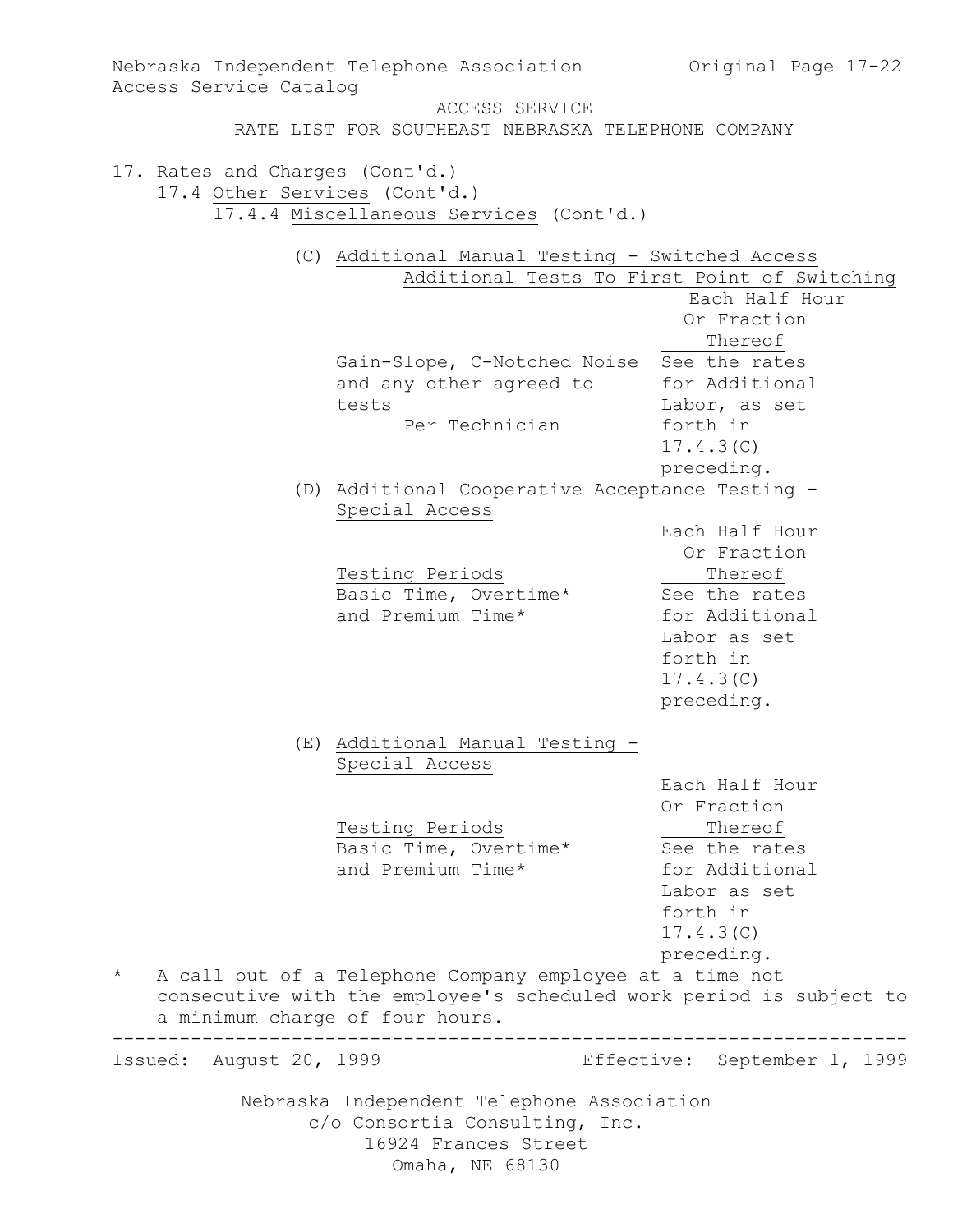- 17. Rates and Charges (Cont'd.)
	- 17.4 Other Services (Cont'd.)
		- 17.4.4 Miscellaneous Services (Cont'd.)

#### (F) Maintenance of Service

| Maintenance of<br>Service Periods          | Each Half Hour<br>Or Fraction<br>Thereof                                               |
|--------------------------------------------|----------------------------------------------------------------------------------------|
| Basic Time, Overtime*<br>and Premium Time* | See the rates<br>for Additional<br>Labor as set<br>forth in<br>17.4.3(C)<br>preceding. |
| (G) Reserved for future use.               |                                                                                        |

(H) Reserved for future use.

(I) Reserved for future use.

\* A call out of a Telephone Company employee at a time not consecutive with the employee's scheduled work period is subject to a minimum charge of four hours.

-----------------------------------------------------------------------

Issued: August 20, 1999 Effective: September 1, 1999